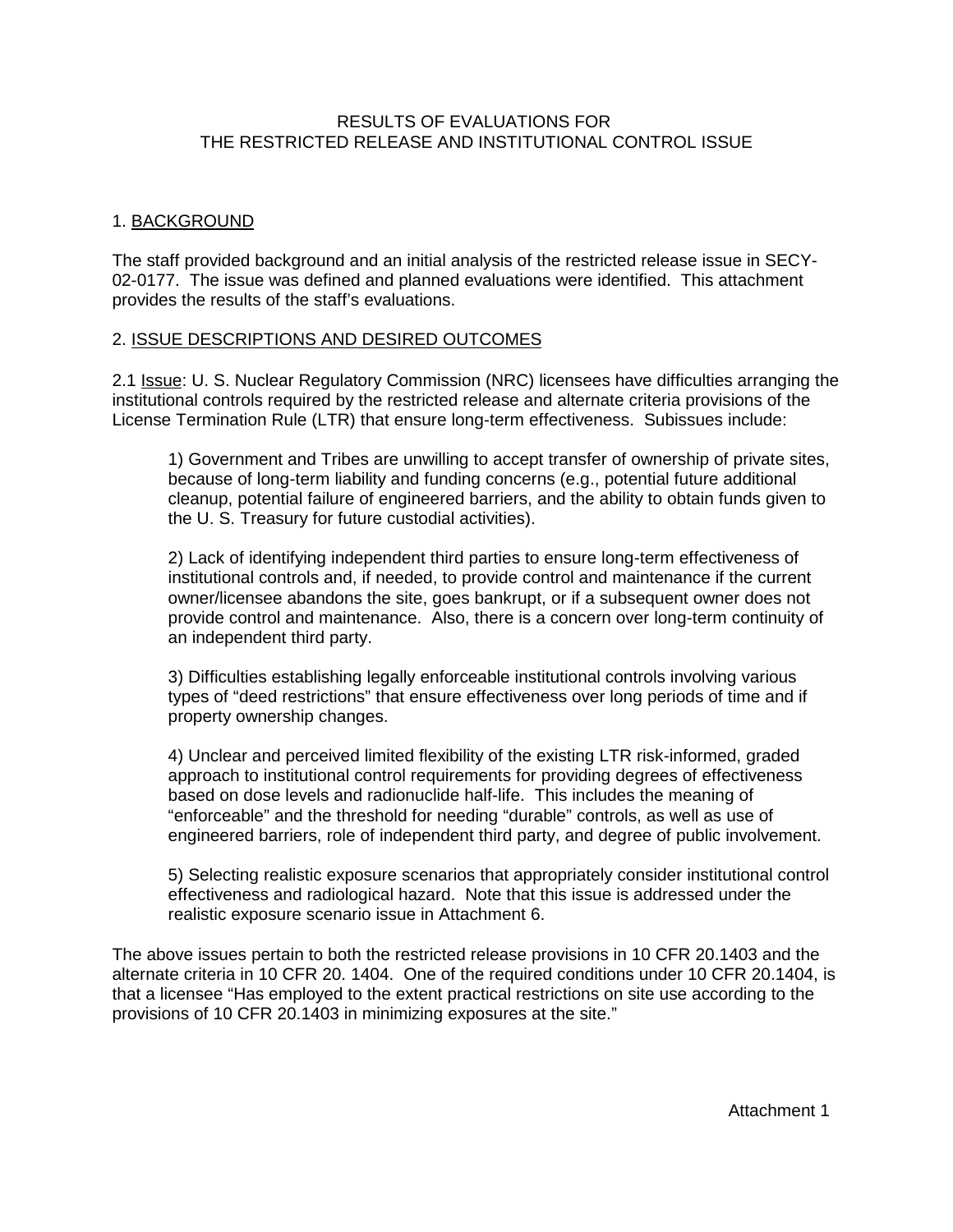2.2 Desired outcome: Make the restricted release and alternate criteria provisions of the LTR more available for NRC licensee use by identifying institutional control options and removing existing regulatory impediments (such as the issues identified above) currently associated with the institutional control requirements of both the restricted release and alternate criterial provisions of the LTR. Graded institutional control options should be based on radiological risk and time-frame that the institutional control must remain effective.

## 3. EVALUATIONS OF RELEVANT INFORMATION AND EXPERIENCE

This section summarizes the results of the staff's evaluations and provides insights that will be useful in evaluating the options in section 4 to resolve the issue.

## 3.1 U.S. Environmental Protection Agency

The staff reviewed key U. S. Environmental Protection Agency (EPA) guidance and met with EPA to discuss institutional control experience under the Comprehensive Environmental Response, Compensation, and Liability Act (CERCLA) and The Resource Conservation and Recovery Act (RCRA). Based on this information, insights relevant to the LTR restricted release issues are summarized below.

Both short-term and long-term effectiveness of institutional controls have become a high priority in Superfund and RCRA programs. Because of the importance of institutional controls in selecting the overall remedy for a site, EPA has many roles. First, EPA develops guidance. Guidance has already been developed and is available for identifying, evaluating, and selecting institutional controls. This guidance describes types of institutional controls, examples, and limitations. In addition, criteria for evaluating controls are given. Some highlights from this guidance provide insights for the LTR analysis.

1) EPA allows use of proprietary or governmental institutional controls, but recognizes the weaknesses of these types of institutional controls, and that failure is possible. Therefore, EPA encourages layering of institutional controls (e.g., multiple types) to make them more effective over the necessary time period.

2) EPA considers EPA orders or permits as one type of institutional control that can be used, but these would have to be reissued when ownership changes. EPA orders or permits can be considered similar to an NRC license.

3) EPA considers that institutional controls should supplement engineering controls, and generally should not be used as the sole remedy.

4) Flexibility is needed for selecting appropriate institutional controls tailored for specific site needs, legal jurisdictions, and time periods.

In addition to the existing guidance, EPA released for public comment on February 19, 2003, draft guidance on monitoring and enforcing institutional controls. The staff's initial review noted that this guidance addresses ways to deal with issues that crosscut EPA's multiple programs. Extensive information is provided for issues associated with planning, implementing, monitoring, and enforcing institutional controls. Although much of this guidance provides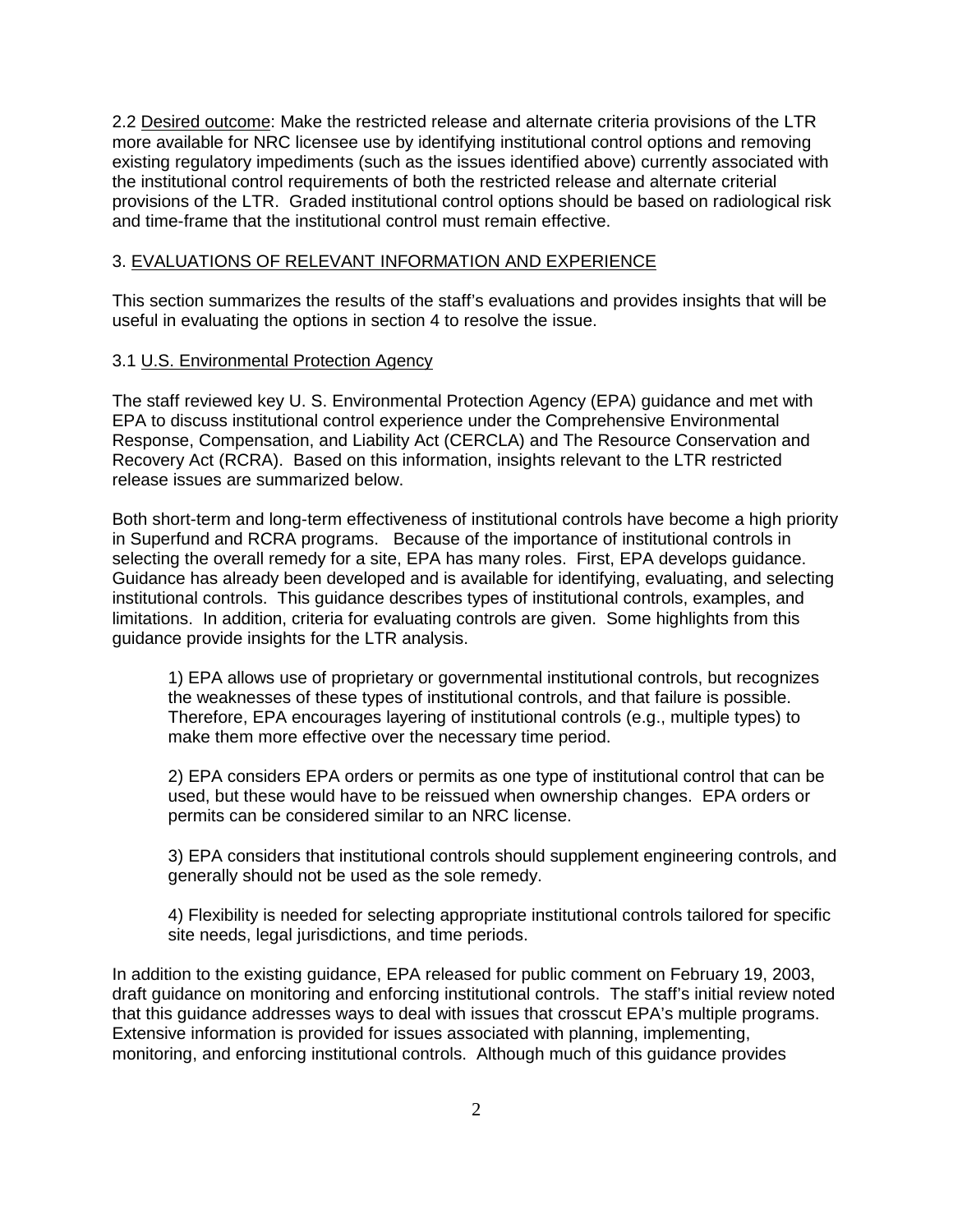specific approaches or procedures applicable to EPA's multiple programs, some of the principles also are relevant to NRC's restricted release provision. Examples include: early and full life-cycle planning and cost estimating; early involvement by State and local governments and communities; rigorous periodic monitoring (e.g., Five-Year Review under CERCLA and community reviews) to ensure long-term effectiveness of institutional controls; and variability of enforcement tools, depending on the type of institutional control and jurisdiction. The staff will continue its review of this guidance to identify insights that could enhance the implementation of the LTR's restricted release provision.

EPA involvement with institutional controls extends beyond developing and issuing guidance. EPA also has an approval role for CERCLA and RCRA decision documents involving reliance on institutional controls. Regarding implementation, however, EPA turns over responsibility for institutional control effectiveness to the States after 10 years. Therefore, States have a statutory role for maintaining effective institutional controls. Similarly, EPA guidance on use of institutional controls when Federal agencies, other than EPA, transfer property to non-Federal users states that even if implementation of institutional controls is diligent, the ultimate responsibility for monitoring, maintaining, and enforcing institutional controls remains with the lead Federal agency.

Finally, EPA has an independent oversight, evaluation, and enforcement role. EPA conducts Five-Year Reviews under CERCLA as an independent evaluation to assure long-term effectiveness of a site's remedy, including institutional controls. If needed, appropriate actions can be taken. The Five-Year Review also applies to certain Federal facilities, where the Federal agency conducts the review and EPA approves the review. Under RCRA, EPA is just beginning to consider what it will do with the Thirty-Year Review and beyond.

In summary, it appears to the NRC staff, that EPA's overall approach to short- and long-term effectiveness of institutional controls involves the following principal elements:

1) EPA provides policy and guidance for evaluating, selecting, monitoring, and enforcing institutional controls;

2) Institutional controls supplement engineering controls;

3) Institutional controls are tailored to specific-site needs, using layering of multiple controls or using them in series to achieve the desired level and duration of effectiveness;

4) EPA approves decision documents that involve institutional controls;

5) Federal (for Federal facilities) or State governments have responsibility for effective implementation; and

6) EPA maintains independent oversight, including periodic comprehensive reevaluations to ensure effective implementation for the time period needed (e.g., Five-Year Reviews under CERCLA).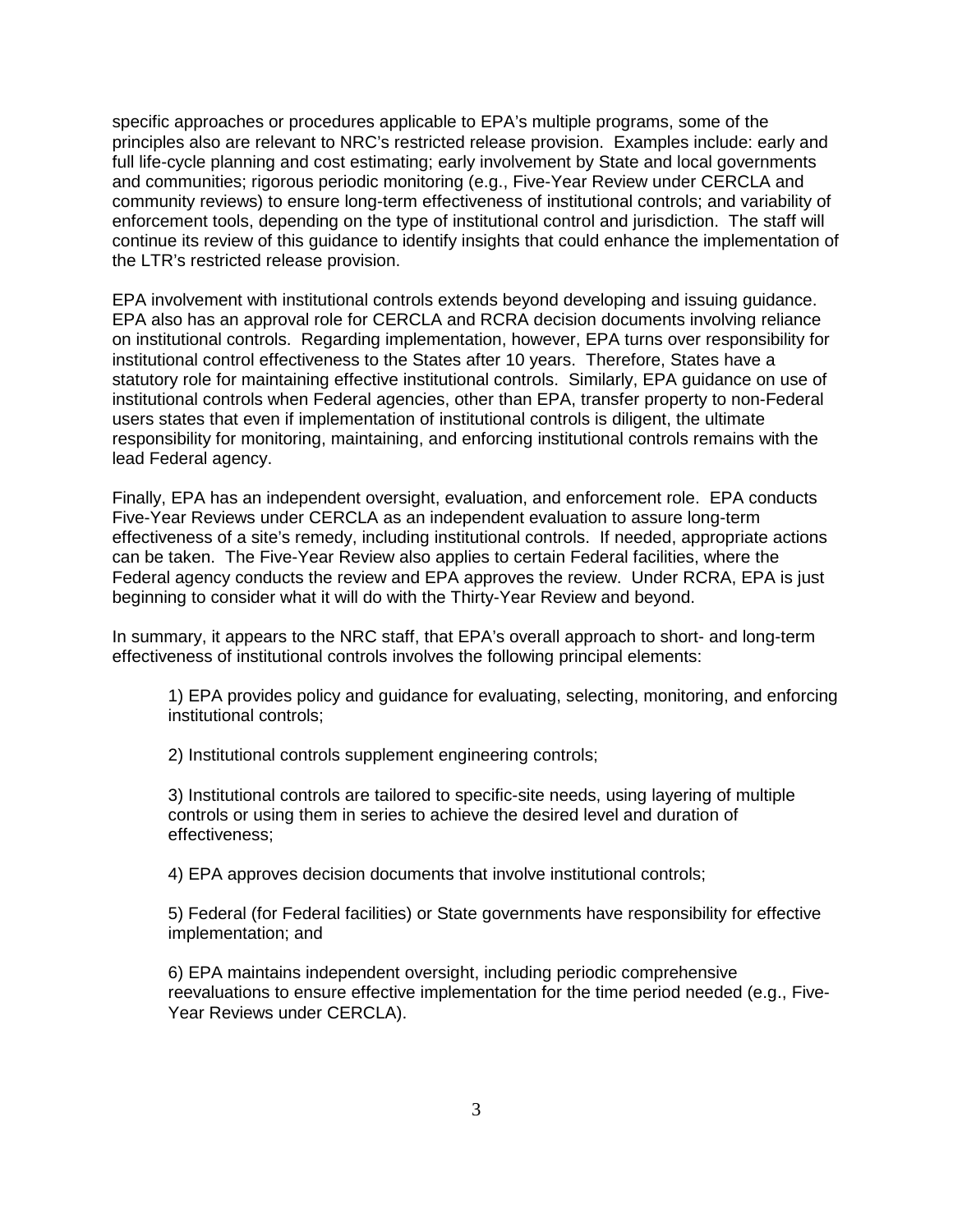Overall, because of its approach, EPA relies on institutional control effectiveness and, therefore, does not require an assessment of potential safety consequences or use of dose "caps", assuming failure of institutional controls, as NRC requires in 10 CFR20.1403(e). Although different, these two approaches have the same goal of achieving protection. However, NRC's approach seeks finality, while EPA's approach does not, because of its continued oversight through the Five-Year Review process.

# 3.2 U.S. Department of Energy

# 3.2.1 Insights from Key DOE Long-Term Stewardship Documents Relevant to the Restricted Release Issue

The staff reviewed selected key U. S. Department of Energy (DOE) documents describing DOE's long-term stewardship program, including the January 2001 "Report to Congress on Long-Term Stewardship" (DOE/EM-0563), the October 2001 "Long-Term Stewardship Study" (DOE/EM-0604); a draft of DOE's Long-Term Stewardship Strategic Plan; and the August 2002 draft of "Long-Term Stewardship Science and Technology Roadmap." Furthermore, the staff has been monitoring DOE's program through contacts with DOE staff and attendance at various meetings. Based on this information, key insights relevant to the LTR restricted release issues are summarized below.

1) DOE documents describe many challenging long-term stewardship issues and DOE's approaches to address them for its sites. DOE considers that many of these challenges are also relevant to other governmental and private entities engaged in cleanup and long-term stewardship.

2) The following issues identified by DOE are also important to implementing restricted release under the LTR.

a) Ensuring continued effectiveness for long periods of time and if property ownership changes;

b) Developing a process for meaningful stakeholder/public involvement;

c) Ensuring long-term public access to information and outreach efforts; and

d) Providing reliable and sufficient funding.

3) DOE documents describe the scope of DOE's extensive and diverse long-term stewardship responsibilities and supporting technical capabilities. These documents demonstrate DOE's existing and future capability to provide stewardship for as many as 200 sites contaminated with radioactivity. In addition to DOE mission related sites, DOE already takes stewardship responsibility for sites from other agencies such as uranium mill tailings sites from NRC licensees under Uranium Mill Tailings Radiation Control Act of 1978 (UMTRCA); Formerly Utilized Sites Remedial Action Program sites from the U.S. Army Corps of Engineers; and one NWPA 151(c) site from an NRC licensee. Currently, DOE conducts long-term stewardship activities at 34 sites.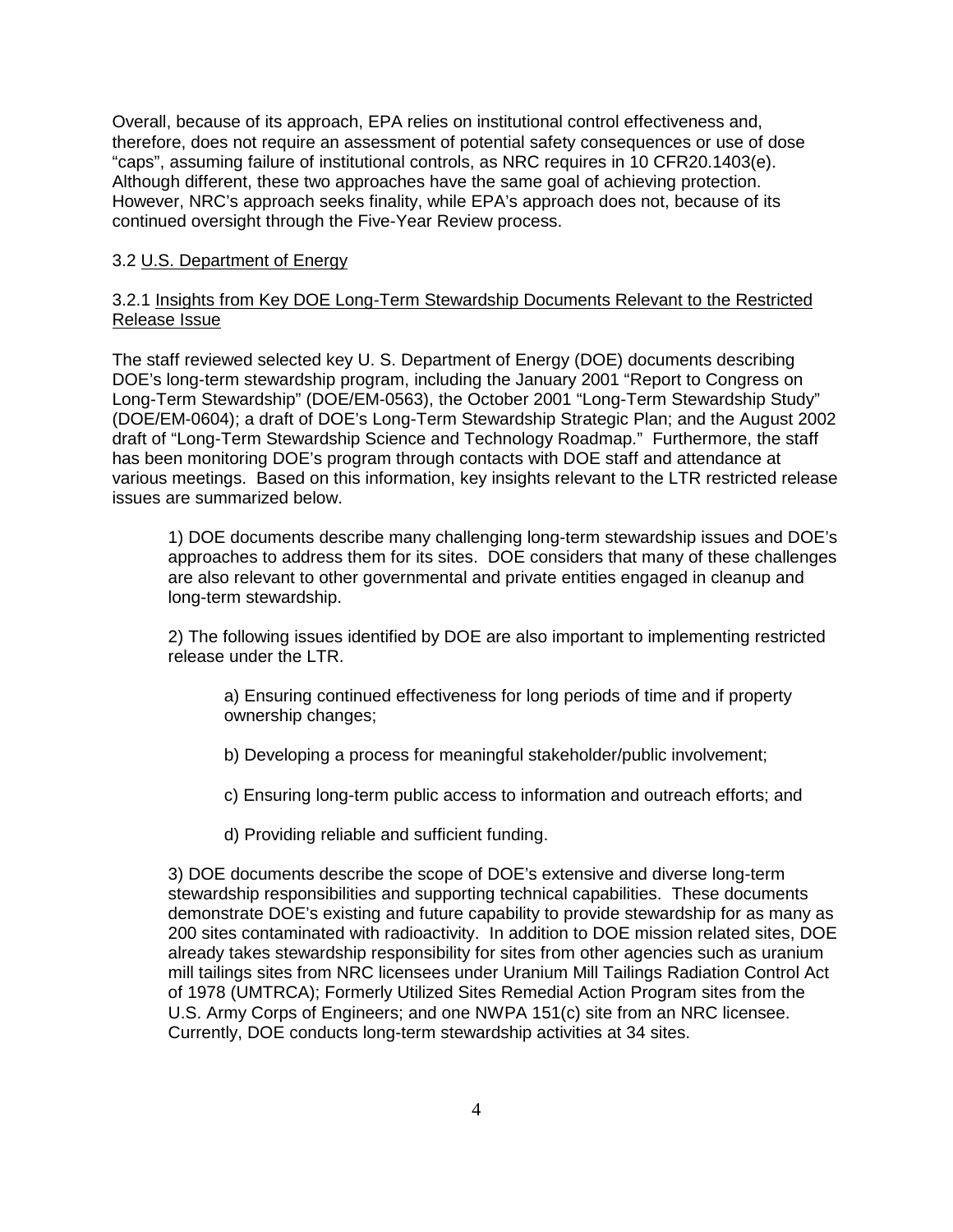4) DOE's long-term stewardship activities are impacted by multiple and sometimes overlapping regulatory authorities, including: CERCLA; RCRA; UMTRCA; and State environmental laws and regulations.

5) In addition to DOE's existing extensive programmatic and technical capabilities, DOE also is conducting studies to significantly enhance its future capabilities. The draft Long-Term Stewardship Science and Technology Roadmap is an ongoing effort being developed to aid DOE in identifying and implementing knowledge and tools that will enhance the performance and reduce the costs at DOE's long-term stewardship sites. The draft Roadmap was compiled by Idaho National Engineering and Environmental Laboratory using an interdisciplinary team from industry, academia, Federal and State regulators, stakeholder groups, DOE national laboratories, DOE site contractors, and other Federal agencies.

The draft Roadmap effort systematically identifies gaps in existing long-term stewardship capabilities and recommends research and development that can address these gaps. Long-term stewardship is described as a system with many interrelated and interacting components. Four functions are identified for the long-term stewardship system (contain, monitor, communicate, and manage) and capabilities are identified to fulfill each function. For each capability, enhancements and research are recommended to address deficiencies or make improvements in existing long-term stewardship capabilities. Examples of recommended areas of research include: site modeling tools; engineered systems for contaminant containment; sensor and sensor systems for site monitoring; preservation and communication of site information; site-community relations; and effective and survivable land use controls.

Of particular interest to the LTR restricted release issue are the following two recommendations made to DOE for enhancing effective and survivable land use controls. The first recommendation consists of identifying potential legal strategies; assessing established agreements, and developing draft alternative legal instruments. The second recommendation is to provide archive options for maintaining land use control information for future generations.

## 3.2.2 Status of Potential DOE Changes to Long-Term Stewardship Policy and Management

The staff summarized DOE's consideration of potential changes to its Long-Term Stewardship Program in both SECY-02-0008 and SECY-02-0177, including the transfer of its stewardship responsibilities to the U. S. Department of the Interior (DOI) or another Federal land management agency. However, subsequent to status reports, DOE recently proposed a separate new DOE office (not under the Office of Environmental Management) that would include long-term stewardship rather than continuing to seek a transfer of its stewardship responsibilities to another Federal agency. This new Office of Legacy Management was announced and included in the President's fiscal year 2004 budget submitted to Congress in February 2003.

Under this proposal, DOE would maintain its current long-term stewardship responsibilities within this new office and give it greater visibility and responsibility. If approved by Congress, DOE's unique Federal long-term stewardship and technical capability for sites with radioactive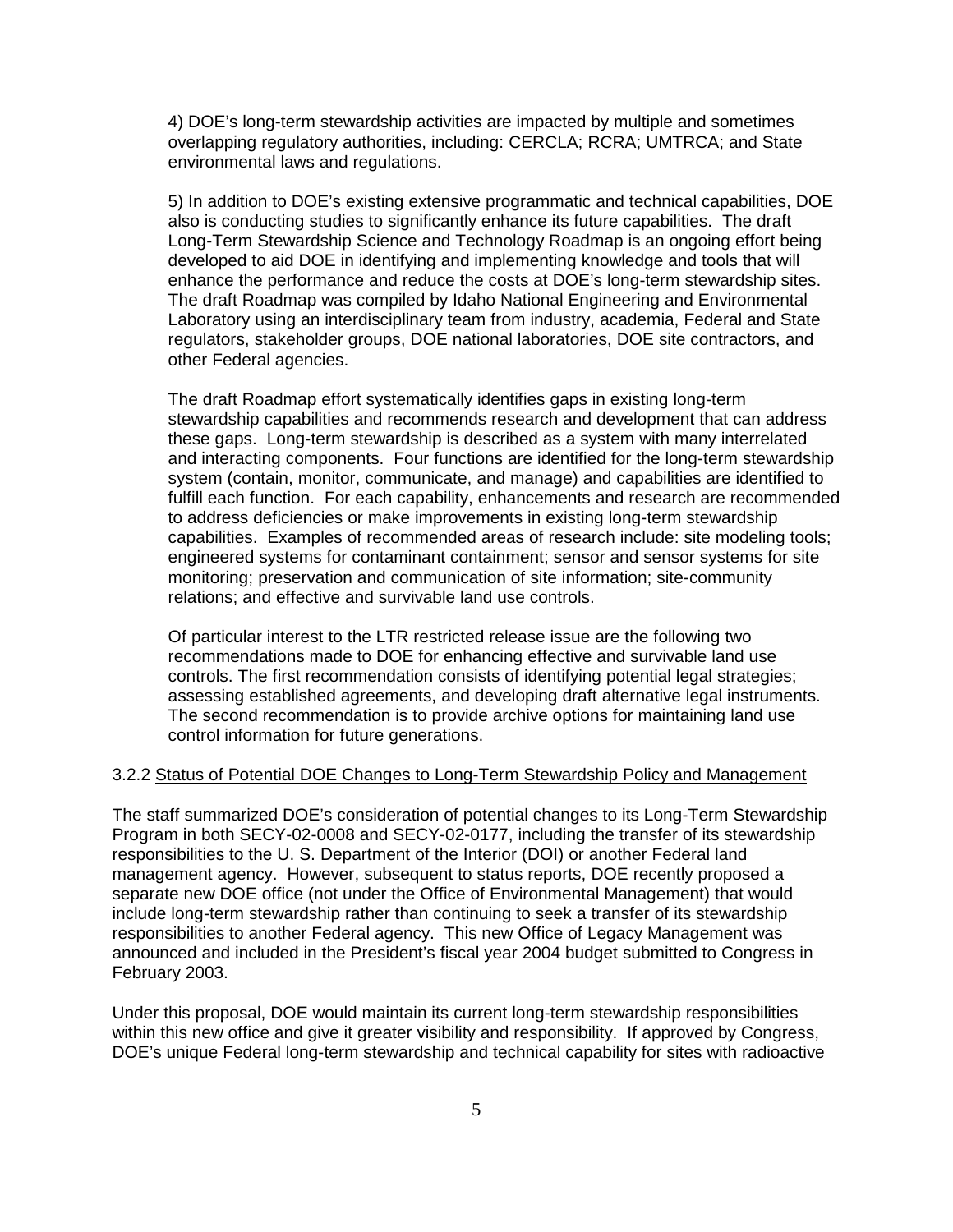waste, noted above in section 3.2.1, will likely increase in the future as the DOE sites are remediated and transferred into long-term stewardship.

## 3.3 ECOS Long-Term Stewardship Interagency Cooperative Efforts

In 2001 the Environmental Council of States (ECOS) established a Long-Term Stewardship Subcommittee, which is a cooperative effort to share information among Federal, State, and Tribal organizations with a responsibility or interest in long-term stewardship.

NRC was invited to become involved with the subcommittee and attended the August 2002 workshop. During this meeting, status reports were presented by Federal agencies (DOE, EPA, U. S. Department of Defense (DOD), DOI, U. S. Department of Agriculture, General Services Administration, and NRC) regarding their institutional control programs and issues. Workshop attendees also reviewed a draft Long-Term Stewardship Agreement on shared principles that will be eventually signed by EPA, DOE, DOI, DOD, and ECOS.

Insights relevant to the restricted release issue include the following.

1) A continued NRC monitoring and involvement, as appropriate, with the ECOS Long-Term Stewardship Subcommittee provides an efficient mechanism to maintain awareness and exchange current information about issues and evolving solutions among other Federal agencies and States.

2) A draft Agreement gives useful guidance on long-term stewardship principles such as sustainability of institutional controls, roles, funding, and stakeholder involvement.

3) The Guardian Trust Pilot, sponsored by EPA, DOD, and the Commonwealth of Pennsylvania, was briefed to ECOS Subcommittee as an example of potential solutions to common long-term stewardship issues. The Pilot could offer a range of long-term stewardship services such as site surveillance, maintenance, groundwater monitoring, fund management, information management, and public outreach. This pilot project appears to be the best example of a private form of an "independent third party" option. However, the pilot is far from being available for use and may not have funding to complete. Thus, completion for use in Pennsylvania is doubtful and wider application to other States or agencies is even more uncertain, at this time.

## 3.4 Agreement States

### 3.4.1 Agreement State Implementation of the LTR

Information about the implementation of the LTR by Agreement States has been obtained through the following three efforts. First, the Office of State and Tribal Programs requested information from Agreement States in December 2001 about the status of implementing the LTR. The status has been periodically updated. As of December 5, 2002, responses from Agreement States indicated that most Agreement States have adopted a compatible rule. Of the 32 Agreement State Programs, 25 have adopted an equivalent LTR; 3 have adopted a more restrictive LTR; and 4 have not adopted the LTR. One State (Ohio) uses a decommissioning possession-only license in lieu of the institutional control requirement in the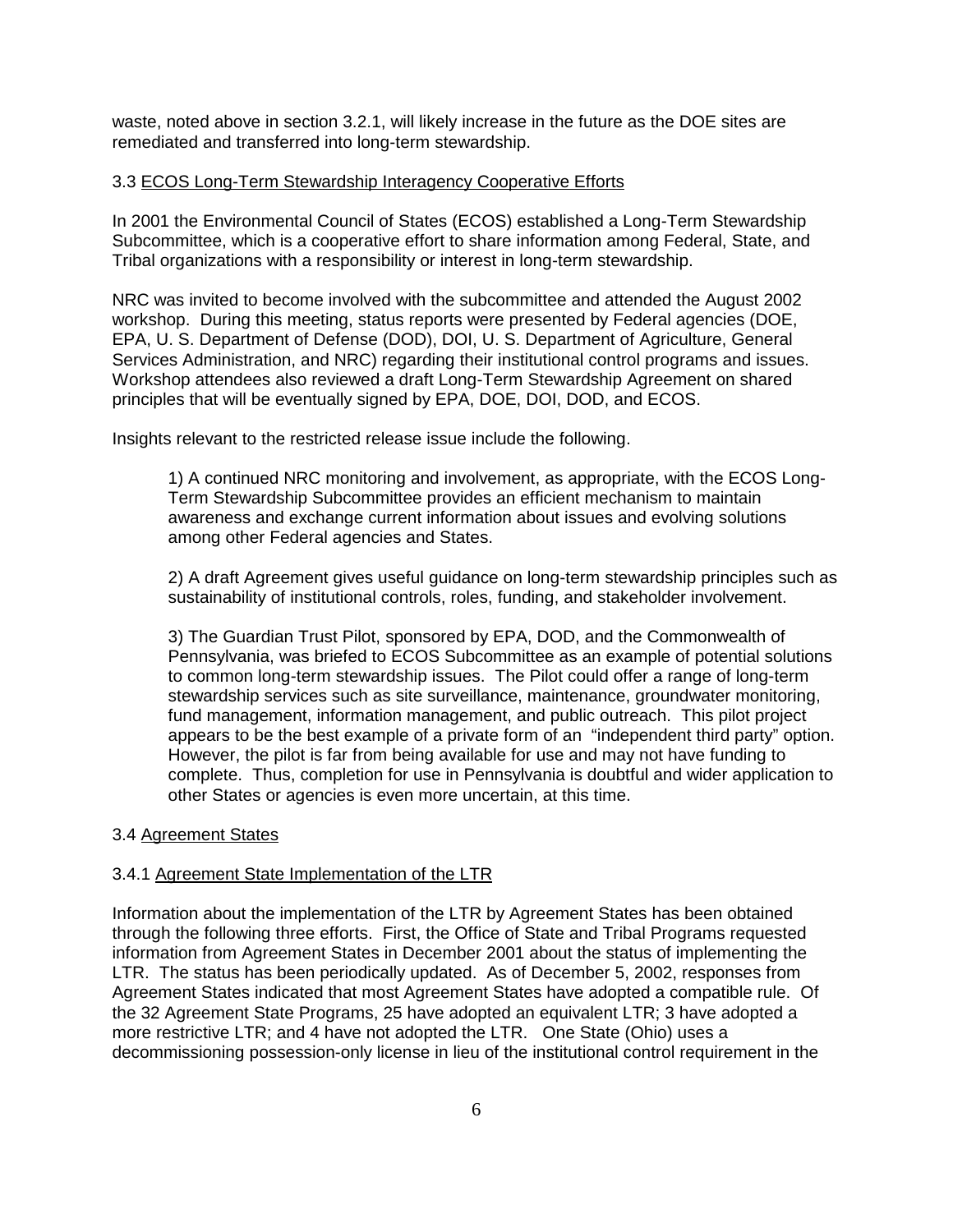LTR (see section 3.4.2). A second State (Wisconsin), which is in the process of becoming an Agreement State, has adopted the Ohio model for a possession-only license in its application to become an Agreement State.

Second, the staff obtained the results of an informal Internet inquiry of Agreement States conducted by the State of California in June 2002. California used RADRAP, the electronic bulletin board for Agreement States, to ask the Agreement States if a restricted release site has been approved and, if so, what restrictions were imposed and if deed restrictions were used. Only five states responded to California's request and none of the five States has approved a restricted release. One of these States also commented that once a license is terminated, there is no way of enforcing any restrictions.

Third, during the December 2002 monthly call with the Organization of Agreement States (OAS), the staff provided an overview of the LTR Analysis, including reference to the background on the issues in SECY-02-0177 and the staff's plans to provide a Commission paper in April 2003. The staff also asked if any Agreement States had experience with the restricted release provisions of the LTR or if any Agreement States were considering the possession-only license, like Ohio.

The initial responses in the monthly call did not identify any other Agreement States that were considering restricted release. In addition, the OAS summarized the LTR Analysis discussion in the formal notes of the monthly call, which were provided to all Agreement States. Agreement States with any restricted release or possession only license experience were asked to contract the NRC staff. To date, no Agreement States have contacted the staff.

#### 3.4.2 State of Ohio

The staff reviewed the State of Ohio's decommissioning regulation, a Commission paper that evaluated Ohio's regulation and possession-only license, and the Commission's Staff Requirements Memorandum approving the staff's recommendations. The staff also discussed implementation of the decommissioning possession-only license regulation with the Chief of the Bureau of Radiation Protection of the Ohio Department of Health.

Insights relevant to the LTR restricted release issues are as follows.

1) Based on the staff's evaluation and recommendation in SECY-98-209, the Commission found Ohio's possession-only license approach compatible with the LTR. Ohio became an Agreement State in 1999.

2) Although Ohio implemented the possession-only license in its decommissioning regulations to be consistent with State law, Ohio also believes a license is more protective than deed restrictions, especially for sites with long-lived radionuclides.

3) Ohio also considers a license to be more efficient, because it knows how to use a license and is unfamiliar with establishing and enforcing institutional controls.

4) Ohio plans on implementing the possession-only license by first issuing a decommissioning possession-only license when it approves a licensees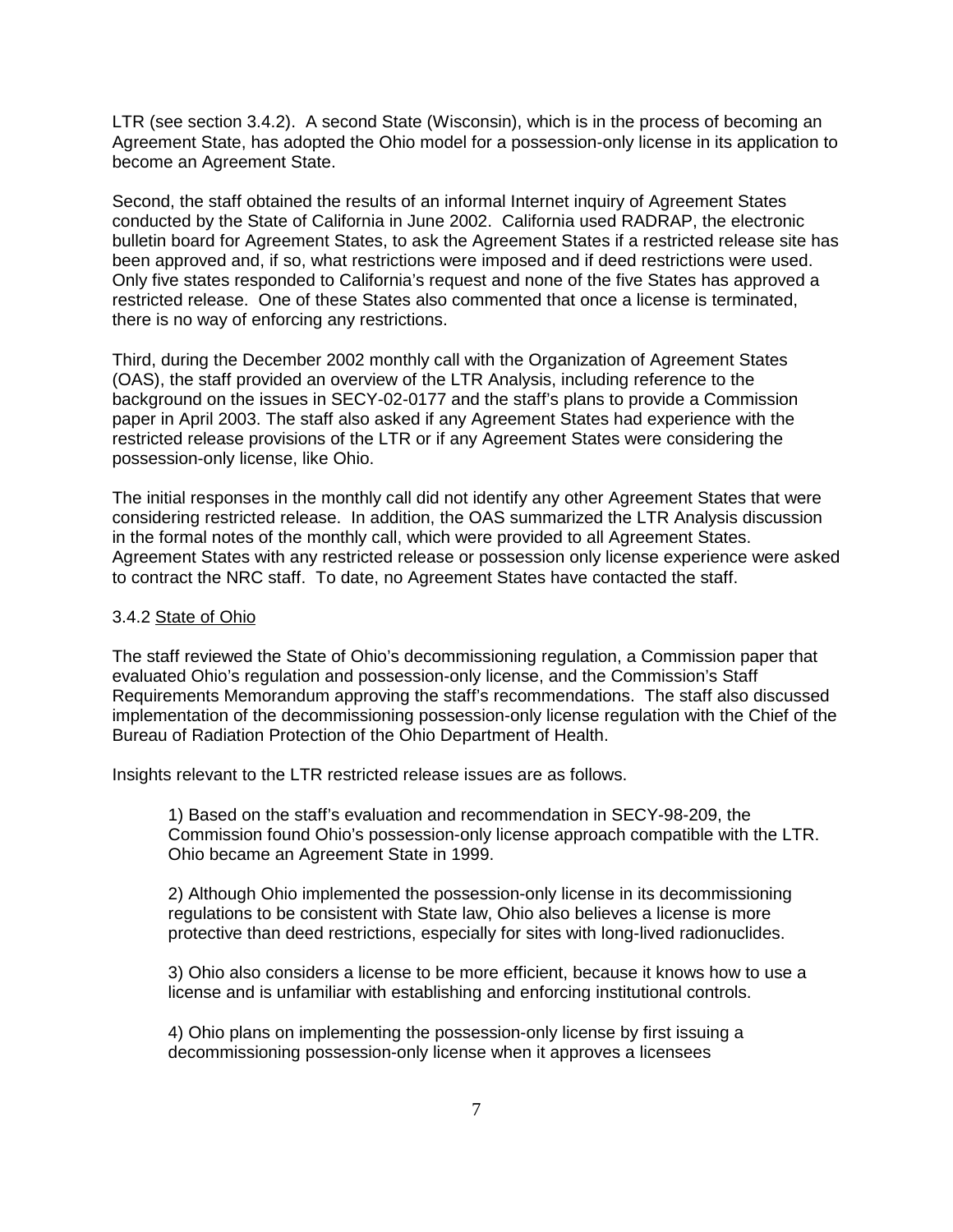decommissioning plan. When decommissioning activities are completed, these conditions are removed from the license, leaving only the conditions for the possession only part of the license, such as specific restrictions on site access and use.

5) Ohio currently plans on using the license for only the Shieldalloy Metallurgical Corporation (SMC) site in Cambridge, Ohio. SMC also has an NRC license for a decommissioning site in Newfield, New Jersey.

Based on the above efforts, the staff concludes that Ohio is the only Agreement State with a possession-only license provision at this time, and no other Agreement States have used restricted release. Finally, the staff understands that Wisconsin has included the possessiononly license in its application to become an Agreement State.

## 3.5 NRC Decommissioning Program Sites Considering Restricted Release

The staff reviewed and updated the status of complex decommissioning sites currently considering restricted release and summarized the current status below. This information is significant to the LTR Analysis of the restricted release issue because it provides the current context of sites that might be affected by the staff's recommended options.

On October 1, 2002, the staff identified in SECY-02-0177, four licensed decommissioning sites considering restricted release: 1) SCA Services Inc. (SCA), Michigan; 2) SMC, New Jersey; 3) Jefferson Proving Ground (JPG), Indiana; and 4) Sequoyah Fuels, Oklahoma. In addition, the staff projected the potential for five future licensed sites that are currently operating that could consider restricted release, because of the high volume of long-lived radionuclides each possess.

Changes have occurred subsequent to SECY-02-0177. At this time, two licensed decommissioning sites, SCA and SMC, are continuing to evaluate the restricted release option. A third site, the formerly licensed AAR site in Michigan, is a new site that is considering restricted release. A fourth site, JPG is considering continuing its agreement with other Federal agencies for institutional controls as part of its plans for site security and radiological surveys, but may use an NRC possession-only license until technology is available to characterize the unexploded ordnance on the site. Sequoyah Fuels is no longer seeking restricted release under the LTR because it is now decommissioning under Part 40 Appendix A.

Other decommissioning sites that might consider restricted release in the future are West Valley in New York and Safety Light in Pennsylvania. Another potential future need for institutional controls could include monitoring and maintenance of concrete structures, should the power reactor entombment option be developed.

Residual contamination at the decommissioning sites considering restricted release, at this time, all contain long-lived radionuclides (uranium or thorium). Therefore, for these sites, permanent (1000 year) institutional controls are necessary. This is similar to what is required under UMTRCA for permanent DOE long-term stewardship for uranium mill tailings sites .

The following sections summarize the current status of institutional controls at the four sites currently considering institutional controls for restricting future site use.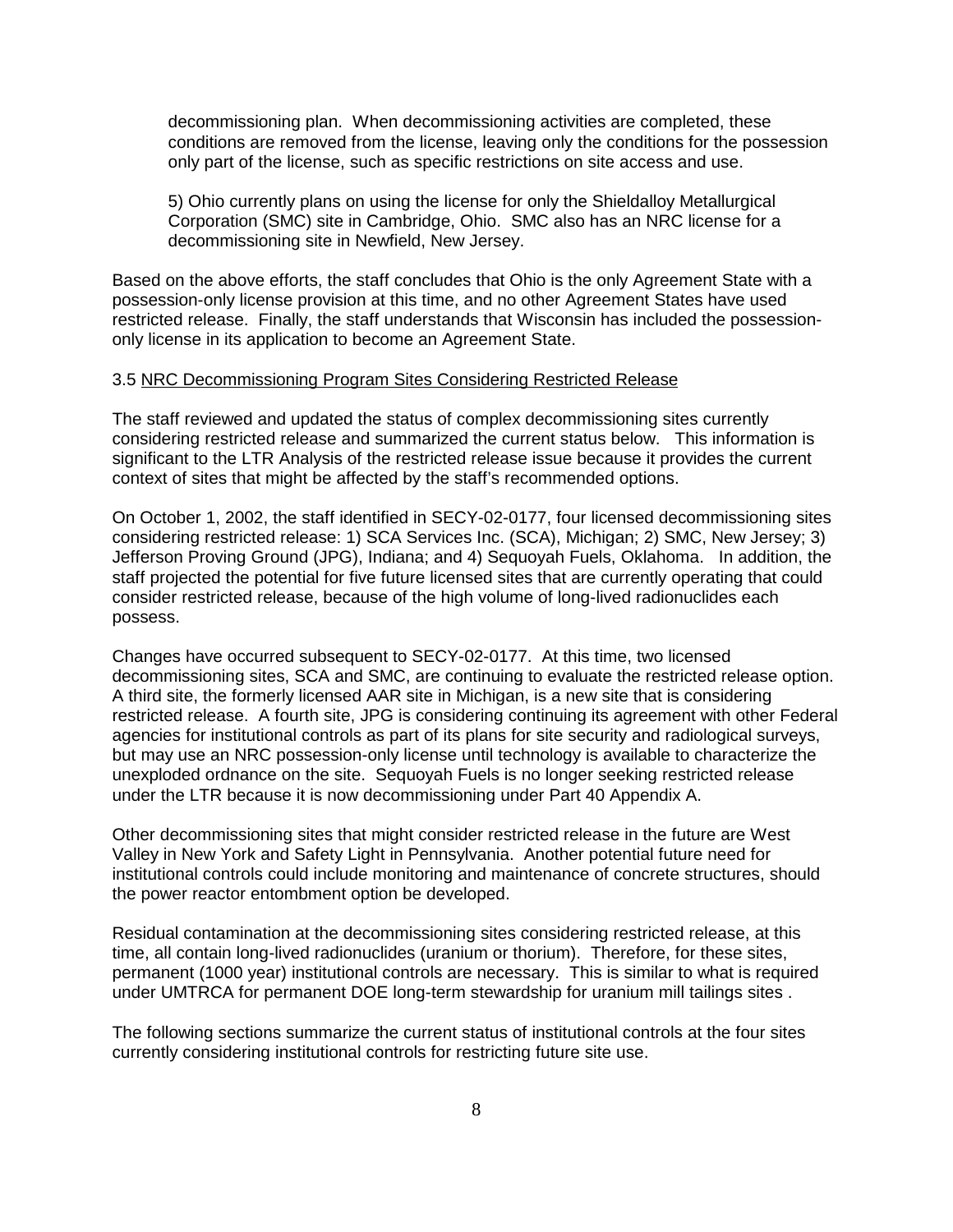### 3.5.1 AAR, Michigan

The Commission directed the staff, in SRM-SECY-01-0194, to consider creative options that would make restricted release more available to a site, using AAR, a formerly licensed site, as a pilot for consideration of alternative approaches. The staff met with AAR representatives in an October 29, 2002 public meeting to discuss decommissioning options for the site, including the possibility of a restricted release. During the meeting, AAR presented the results of its recent dose analyses, completed to support its proposal for unrestricted release of the eastern portion of the site and a restricted release of the western portion of the site. The staff gave an overview of restricted release LTR requirements and options. AAR discussed its current thinking to enter into a settlement agreement with the NRC on the restrictions and controls needed for restricted release. The agreement would include using a deed restriction that would outline the restrictions on the site, such as prohibiting farming and developing residential properties on the site; the deed restriction would transfer to each subsequent owner of the property through the deed. The agreement and restrictive covenant legally would allow NRC or local and State governments to monitor and enforce the restrictions. The staff is currently working with AAR to resolve issues with the dose analyses. After resolution of those issues, the staff will continue to discuss with AAR the possibility of establishing a settlement agreement (including restrictive covenant) between AAR and NRC. Once AAR submits its plans, the staff would complete its review and inform the Commission of its results and any policy issues that result from AAR's proposal.

The approach being considered is significant to the LTR analysis because it tests one of the staff's options evaluated in section 4.2.1.2 for NRC to monitor and enforce after license termination using a legal agreement for sites with a low-dose hazard (i.e., less than 100 mrem/yr dose assuming failure of institutional controls) but long-duration hazard from thorium contamination. Interacting with AAR and evaluating potential approaches has been a useful pilot as the Commission directed in SRM-SECY-01-0194.

# 3.5.2 SCA Services, Michigan

The decommissioning plan for the SCA site is currently scheduled for submittal in September 2003. The staff has previously met with SCA to discuss preparation of the decommissioning plan and use of institutional controls appropriate for the thorium contamination in an existing capped land fill on the site. Most recently, SCA participated by teleconference in the October 2002 AAR public meeting, where NRC staff discussed the LTR restricted release requirements and options. Subsequently, the staff discussed with SCA the current status for selecting institutional controls. These interactions are part of the staff's current approach for predecommissioning plan consultations and the phased review for institutional controls.

SCA is currently evaluating both the unrestricted and restricted release options, based on dose assessment results and supporting data. Its evaluations of restricted release have included discussions with the State of Michigan regarding a State role in institutional controls because of the adjoining decommissioning site owned by the State (Michigan Department of Natural Resources) and the State Game Area and Federal Wildlife Refuge surrounding much of the SCA site. No commitment has been obtained from the State at this time. SCA will also need institutional controls for the hazardous chemicals also in the capped landfill on the site. Short term controls are being considered under the State's RCRA program.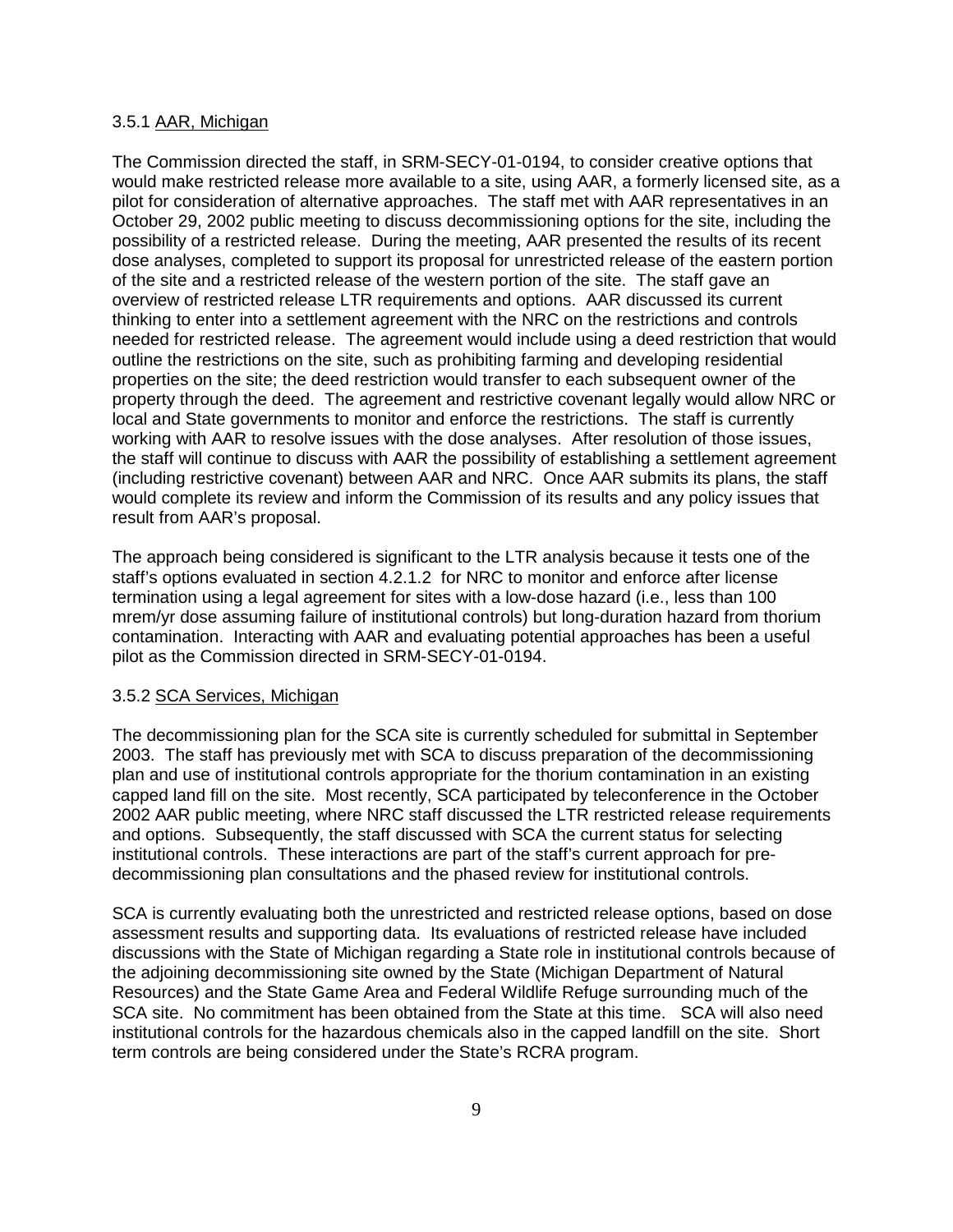This site is important to the LTR analysis because it is an example of seeking some form of a State role for long-term institutional controls to restrict future site use for long-lived radionuclide contamination (thorium) within an existing capped landfill that also contains hazardous chemicals under the State's RCRA program.

## 3.5.3 SMC, New Jersey

The decommissioning plan for the SMC site was submitted in August 2002. Shieldalloy representatives attended the October 2002 AAR meeting where NRC staff discussed the LTR restricted release requirements and options. The staff has completed an acceptance review of the decommissioning plan and has rejected the plan because of deficiencies with the proposed institutional controls, independent third party, financial assurance amount for control and maintenance of the engineered cell cap, and early documentation of advice received from affected parties.

One aspect of SMC's proposal was to transfer the site in the future, after operations had ended to a local or State government, for use as a park. However, the decommissioning plan did not provide any documentation that the government entities identified were considering or had committed to the transfer of the property or had indicated their willingness and capability to monitor and enforce the long-term control and conduct the necessary maintenance.

SMC also submitted a November 15, 2002, letter to NRC requesting deferral of NRC action on the decommissioning plan pending the staff's April 2003 Commission paper with the results of the LTR Analysis, so that SMC could consider the other options for restricting use that might be recommended by the staff to the Commission. SMC has informally expressed its interest in the option for a possession only license similar to its other site in Cambridge, Ohio.

The staff has rejected SMC's deferral request and plans on meeting with SMC to discuss the decommissioning plan deficiencies, and revising the decommissioning plan, using the staff's phased approach. For this site, the phased approach would consist of meetings to discuss and seek agreement on the licensee's approach to institutional controls and financial assurance before the licensee conducts the work needed to address the deficiencies identified by the staff and resubmit a revised decommissioning plan. During these meetings the staff plans on describing options for restricted release that the staff has recommended to the Commission, with the understanding that the Commission has not yet approved them. This approach allows SMC work to continue and not be delayed by the Commission's decision in response to the staff's April 2003 LTR Analysis Commission paper.

### 3.5.4 JPG, Indiana

The revised decommissioning plan for JPG was submitted in June 2002. The Department of the Army, which owns the site, proposed restricting site use with an Agreement with the U.S. Air Force and the U.S. Fish and Wildlife Service. The JPG approach to institutional controls appears acceptable. However, in a February 4, 2003, letter to NRC, the Department of the Army stated that the unexploded ordnance on-site that is co-mingled with the licensed material (depleted uranium) would prevent the collection of site-specific data that may be required by NRC to validate the off-site transport models. As a result, the Department of the Army requested an alternative schedule for submittal of a decommissioning plan and proposed that a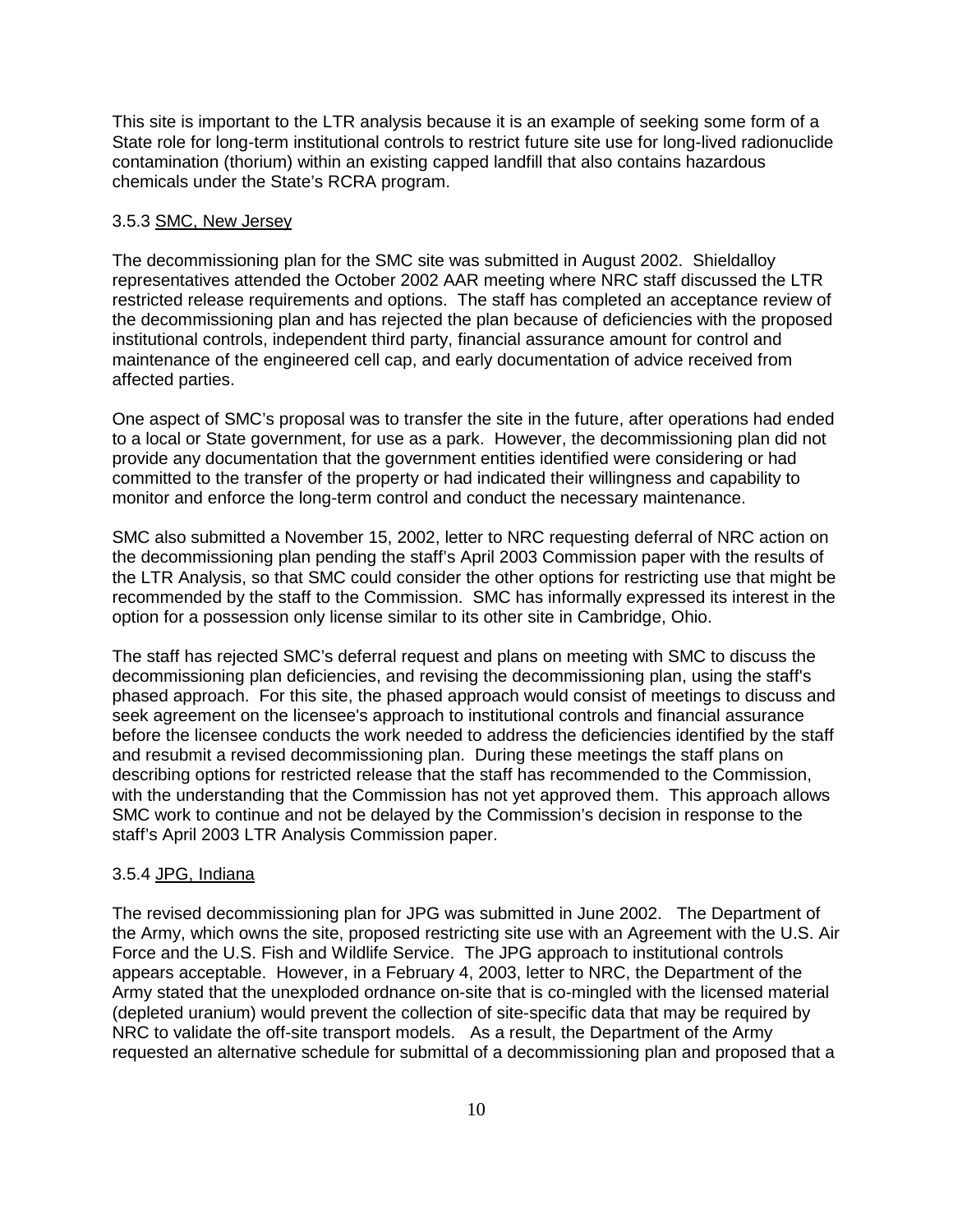license amendment be negotiated with NRC that would create a 5-year renewable possessiononly license for an indefinite time period. Under this proposal the institutional controls would be part of the site security and radiation control programs until the license is eventually terminated. The staff prepared a Commission paper (SECY-03-0031) that describes the licensee's proposal and the staff's agreement with the approach.

The JPG experience is useful to the LTR Analysis because it illustrates an acceptable way to establish institutional controls on Federally owned sites using documented agreements among Federal agencies. This successful example has limited value to NRC because there are no other Federally owned NRC licensed sites. It does, however, illustrate the potential use of a possession-only license for a complex decommissioning site, although the primary reason is to maintain land use controls until technology becomes available in the future to address the unexploded ordnance.

## 3.6 Other NRC Programs

3.6.1 Part 40, Appendix A, "Criteria Relating to the Operations of Uranium Mills and the Disposition of Tailings or Wastes Produced by the Extraction or Concentation of Source Material from Ores Processed Primarily for their Source Material Content"

Part 40, Appendix A, provides a regulatory framework for a robust and reliable long-term care system consisting of the following elements:

1) Federal government (DOE) ownership, monitoring, and maintenance, in perpetuity. (Note that under UMTRCA, the State where the site is located has the right of first refusal to become the long-term custodian, and DOE, or another agency designated by the President, must assume that role if the State defers);

2) DOE provides long-term custodial care under an NRC general license, with no license termination;

3) NRC oversight of the long-term custodian;

4) DOE's long-term custodial care supplements engineered barriers which are designed with the objective of lasting for up to 1000 years to the extent reasonably achievable, and in any case for at least 200 years without reliance on active maintenance. UMTRCA and Appendix A make clear that the reclamation design should be such that ongoing maintenance will not be required; and

5) Most sites are in isolated locations.

Other general insights from implementing the general license program for long-term care under Part 40, Appendix A, that are important to the LTR Analysis include:

1) UMTRCA required NRC to license the long-term custodial care of uranium mill tailings sites;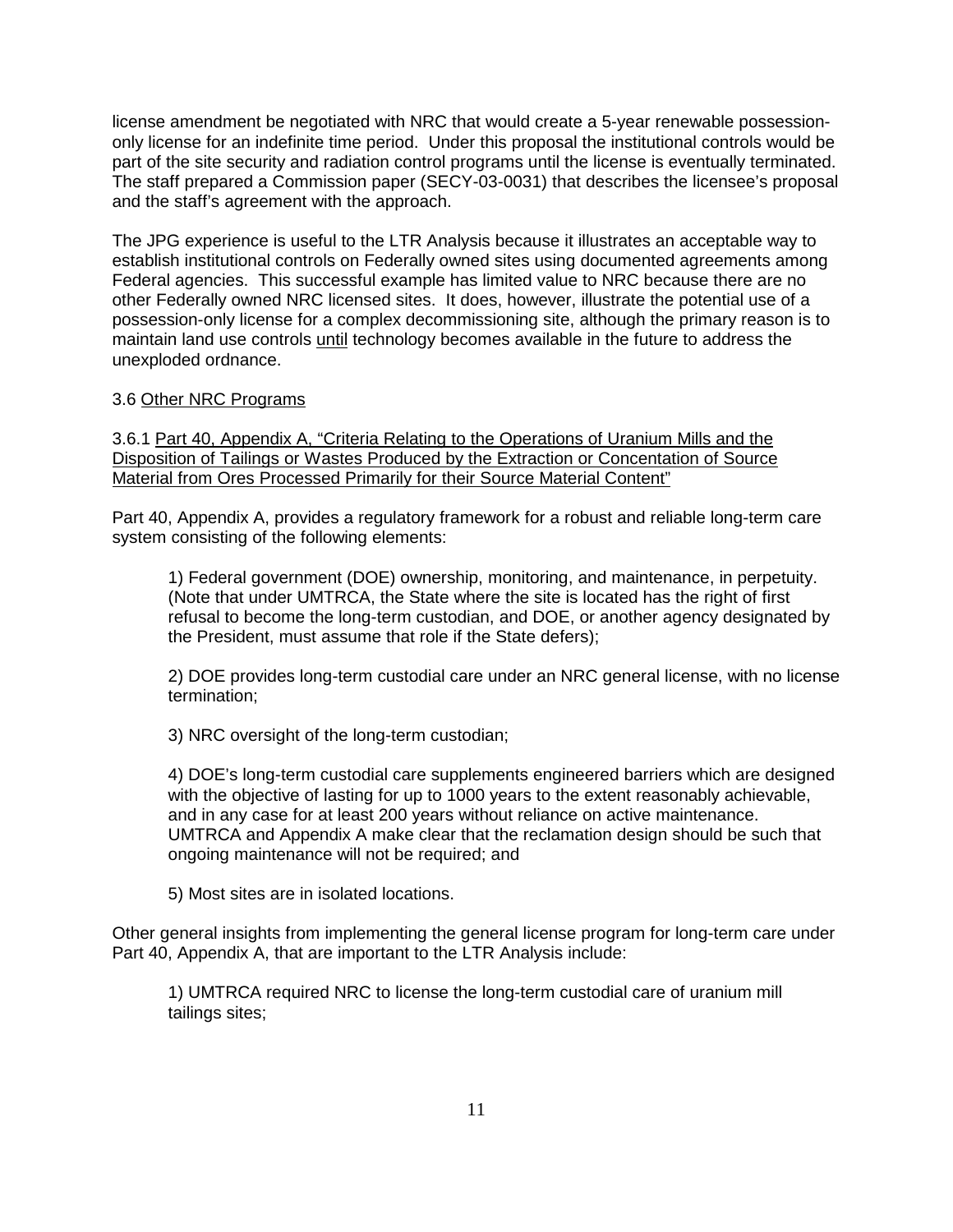2) NRC implemented this statutory requirement by selecting a general license approach, which was implemented by a rulemaking. The Regulatory Analysis for this rulemaking concluded that either a general license applicable for all sites or a separate specific licenses for each site would have the same end result, but that the general license would be most efficient for this case because of the expectation that there would be one licensee (DOE) eventually, for all UMTRCA Title I and Title II sites;

3) DOE is required to prepare a long-term surveillance plan and submit it to NRC for approval, before license termination of the specific license. This plan provides the specific conditions that DOE would use to implement its long-term custodial duties at the site under the general license. Additional guidance for the LTR could be developed based on the NRC and DOE guidance and experience using these plans.

4) DOE is required to submit an annual report to NRC, that describes the status of each site under a general license. The annual report is the instrument NRC uses to efficiently monitor DOE activities and site conditions.

5) DOE and NRC have over 10 years of experience implementing the general license program, including developing and reviewing: cost estimates of long-term care; engineered controls; and site-specific long-term surveillance plans. NRC also conducts inspections or observes DOE inspections of the sites.

Recently, the staff made recommendations (SECY-02-0183) that the Commission approved (SRM-SECY-02-0183) with respect to using institutional controls on private property adjacent to the Western Nuclear Inc. site in Wyoming. The following insights from these decisions are important to the LTR restricted release issue.

1) Institutional controls can be used for off-site private properties as an alternative to DOE ownership required by Part 40, Appendix A, but only if properties cannot be purchased;

2) Institutional controls consisted of an easement that would be written to give DOE access to monitor and a restrictive covenant that would be written to give DOE authority to enforce restrictions;

3) These institutional controls are acceptable because the Federal government--DOE- has agreed to monitor, enforce, and provide the "durability", because of DOE's presence and statutory long-term care role at the adjacent site.

4) This approach for the Western Nuclear Inc. site, approved by the Commission, is somewhat similar to the staff's recommended option in section 4.2.1 for NRC monitoring and enforcement after license termination using a legal agreement. Under this LTRrecommended option, the institutional controls, such as a restrictive covenant, would be written to include NRC monitoring and enforcement, as could be done with DOE for the Western Nuclear Inc. site.

3.6.2 10 CFR Part 61, "Licensing Requirements for Land Disposal of Radioactive Waste"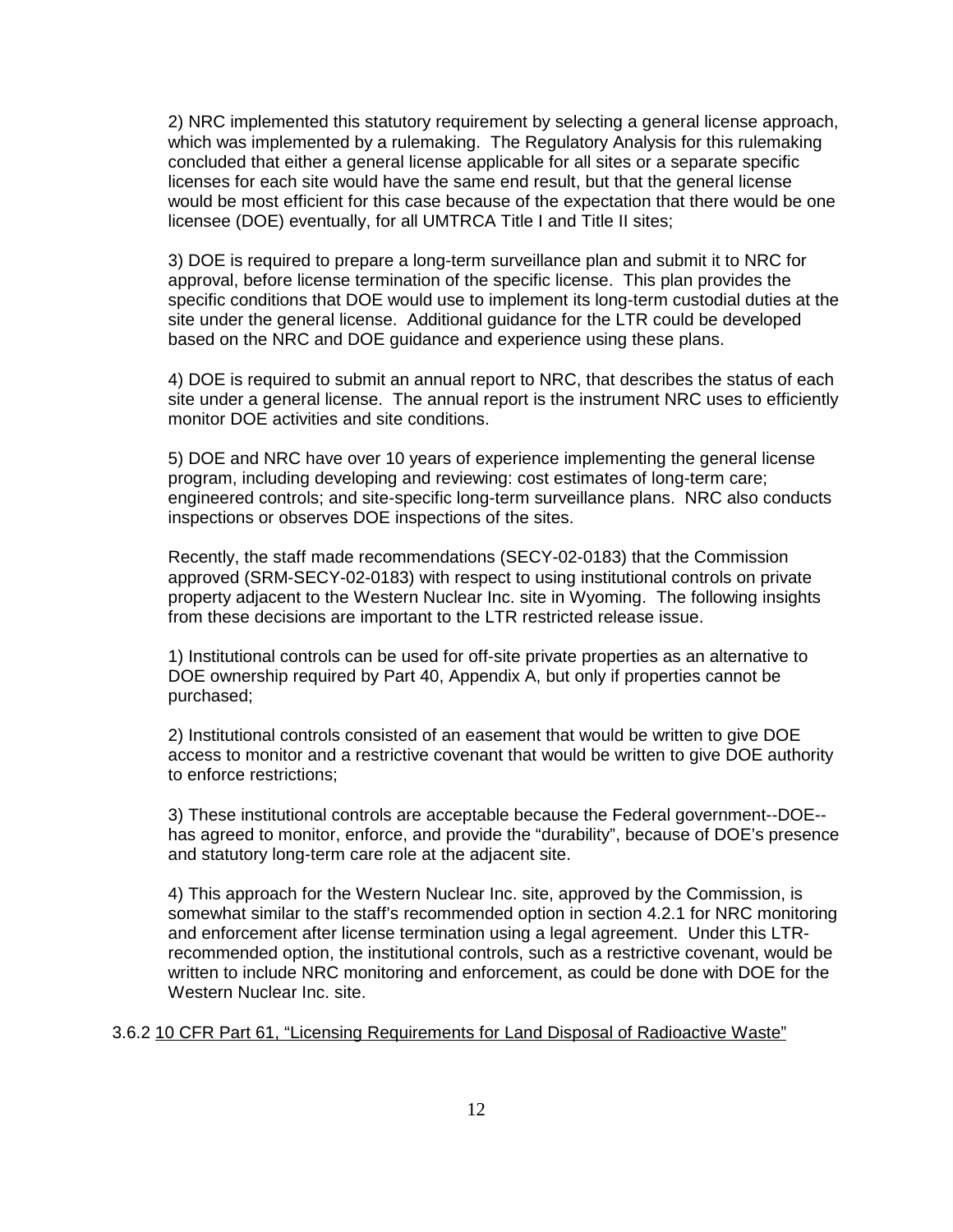Part 61 includes provisions that address institutional controls for low-level waste disposal sites. Major concepts of Part 61 that are important to the LTR Analysis are given below.

1) The inadvertent intruder in the future is protected from waste by institutional controls for up to 100 years for Classes A and B wastes that will decay in 100 years to acceptable hazard levels. The waste concentration provides protection after that time. For Class C waste, protection is provided by both institutional controls for up to 100 years and engineering measures, either by greater depth of disposal or engineered intruder barriers designed to remain effective for 500 years. Beyond 500 years, protection is provided by the waste concentration.

2) Part 61 requires that disposal only be on land owned by the Federal or State government. A licensee would operate the facility and eventually transfer the license after site closure, stabilization, and post-closure observation to the Government owner, who would then be responsible for institutional controls. Thus, the license continues through the institutional control phase for the Federal or State government owners and would be terminated at the end of the phase. There could be earlier license termination if a transfer were to DOE, because NRC lacks regulatory authority over DOE for this specific activity. Note that DOE is not obligated to take a Part 61 site from a State.

3) Part 61 describes institutional control activities as including: 1) environmental monitoring; 2) periodic surveillance; 3) minor custodial care; and 4) administration of funds.

4) The period of institutional controls is determined by the Commission, but institutional controls cannot be relied upon for more than 100 years after transfer of control to the Government owner.

5) The Commission would approve the funding arrangement between the licensee and Government owner. Sufficient funds will be available to cover the costs of monitoring and any required maintenance during the institutional control period.

6) Active maintenance is acceptable for only the 100-year institutional control period. Thus, engineered intruder barriers would need to be designed to last 500 years without active maintenance.

3.6.3 10 CFR Part 63, "Disposal of High-Level Radioactive Wastes in a Geologic Repository at Yucca Mountain, Nevada"

Part 63 includes provisions that address institutional controls and assessment of future human intrusion for a geologic repository at Yucca Mountain.

A major concept regarding institutional controls for a geologic repository is in the following statements from 10 CFR 63.102(k):

Active and passive institutional controls will be maintained over the Yucca Mountain site, and are expected to reduce significantly, but not eliminate, the potential for human activity that could inadvertently cause or accelerate the release of radioactive material.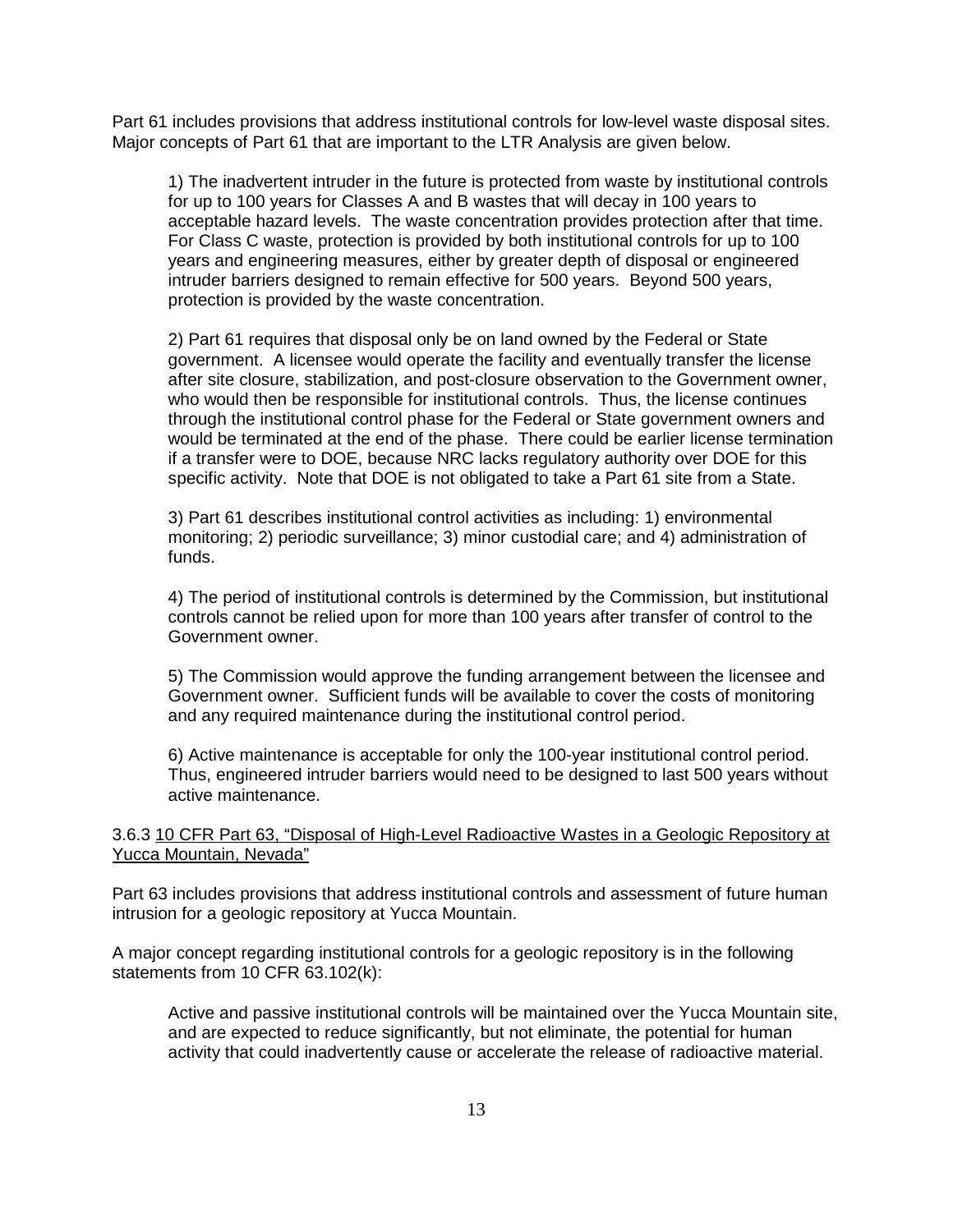However, because it is not possible to make scientifically sound forecasts of the longterm reliability of institutional controls, it is not appropriate to include consideration of human intrusion into a fully risk-based performance assessment for purposes of evaluating the ability of the geologic repository to achieve the performance objective at 63.113(b). Hence, human intrusion is addressed in a stylized manner....

Another important concept of geologic repository institutional controls is that the Energy Policy Act gave DOE responsibility for long-term control of the Yucca Mountain site after termination of the NRC license, without a continuing NRC role. Accordingly, Part 63 provides a provision for license termination after permanent closure of the geologic repository, during which time DOE would be responsible for institutional controls. Another provision requires DOE to submit, for NRC approval, a plan for control of all its future activities, after license termination, that could impact safety and performance of the repository. Although, eventual license termination for a geologic repository is anticipated by the regulations, it should be clearly understood that this approach resulted from a statutory mandate and relies on permanent Federal control by DOE and prior approval of DOE's plans for active and passive controls by NRC before license termination.

# 3.6.4 West Valley Policy Statement

In February 2002 the Commission issued the final policy statement for decommissioning criteria for the West Valley Demonstration Project. This policy statement approved the LTR as the decommissioning criteria for West Valley. Some concepts in the policy statement and NRC's response to comments that are summarized below are related to the LTR Analysis of the restricted release issue.

1) The policy statement recognizes that a flexible approach to decommissioning is needed for West Valley. For example, the Commission would consider an exemption allowing higher limits for doses on a failure of institutional controls if it can be rigorously demonstrated that the protection for future generations can be reasonably assured through more robust engineered barriers and/or increased long-term monitoring and maintenance.

2) If the NRC license cannot be terminated in a manner that provides reasonable assurance of adequate protection, then the appropriate action may be to require a longterm or even a perpetual license for a portion of the site until, if, and when possible, an acceptable alternative is developed to permit license termination. If a long-term or perpetual license is necessary, the Commission's intent is for that portion of the site to be decontaminated in the interim to the extent technically and/or economically feasible.

Some of the NRC responses to comments on the LTR guidance as it relates to West Valley are important to be aware of for the LTR Analysis and are summarized below.

1) The LTR and guidance are not prescriptive as to the criteria for acceptability of sitespecific institutional controls or engineered barriers because of the wide range of residual radioactive contamination encountered at decommissioning sites licensed by NRC.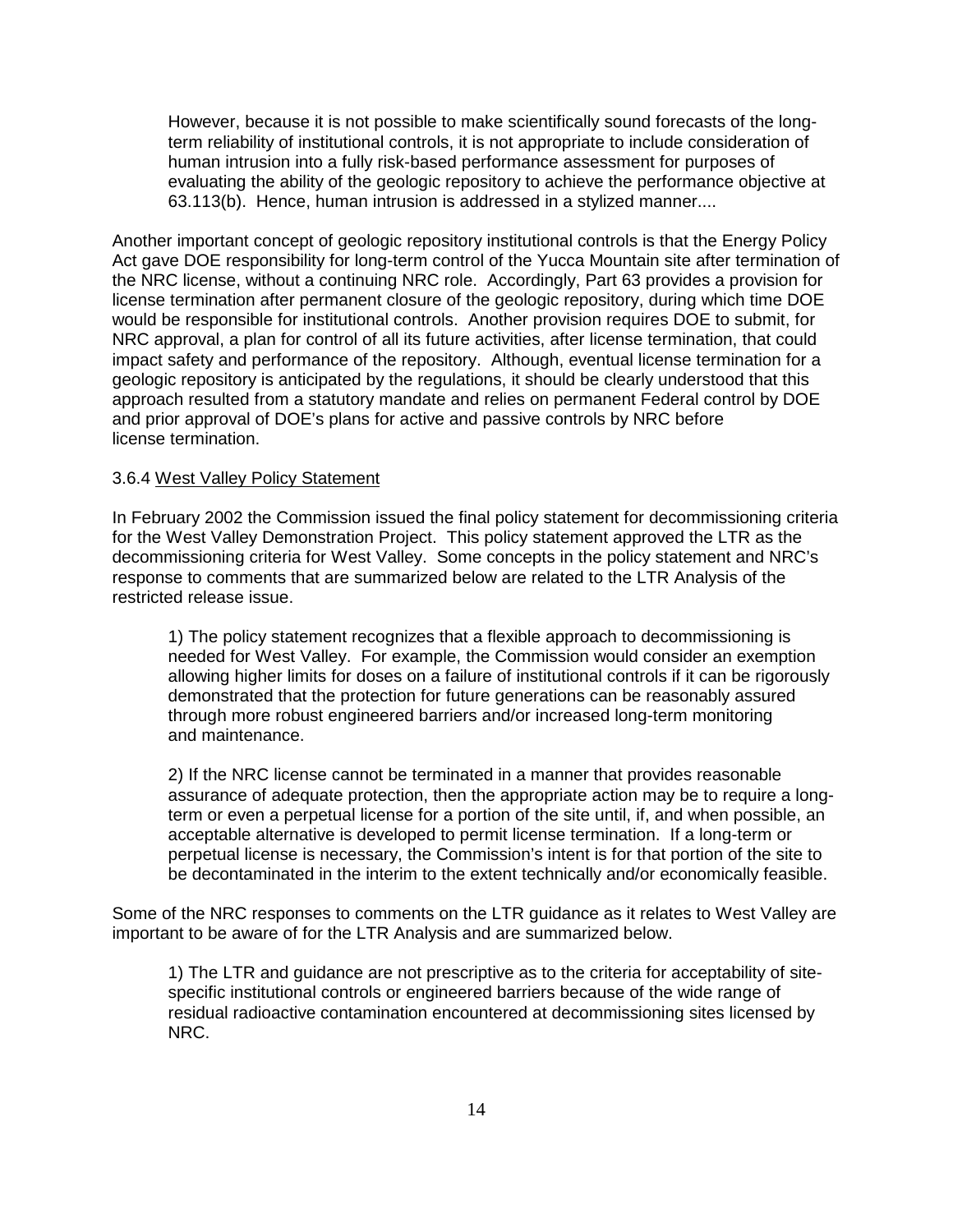2) The Commission views engineered barriers referred to in the Statement of Considerations of the LTR as distinct and separate from institutional controls. The response clarifies NRC's view on the terms institutional controls, engineered barriers, and physical controls.

3.7 National Research Council Report on "Long-Term Institutional Management of U.S. Department of Energy Legacy Waste Sites"

In 2000, the National Research Council's Board on Radioactive Waste Management published a report entitled "Long-Term Institutional Management of U.S. Department of Energy Legacy Waste Sites."

The report describes a conceptual approach and specific measures and factors as they apply to the management of DOE waste sites and the challenges DOE faces in post-remediation site management.

In the staff's view, many of the issues discussed in this report are shared by other remediation programs that implement restrictions on future land use, including NRC's LTR analysis of the restricted release issue.

Therefore, the staff has summarized the following key points, from this extensive report, that might provide insights to help understand and resolve NRC's restricted release issues.

1) The Board's report concludes that there is no convincing evidence that institutional controls and other stewardship measures are reliable--the likelihood of their failure is relatively high. The report also refers to its earlier report, in 1995, entitled "Technical Bases for Yucca Mountain Standards," by noting one of the conclusions, namely that although institutional controls cannot be relied on to protect a repository against intrusion, they should be used as an added measure of protection.

2) To address the challenge of fallibility, the Board's report provides a broad range of advice. The report first establishes a general conceptual approach, to planning and decision-making, that would address the potential for failure and uncertainty. This approach is a framework to be applied on a site-specific level.

3) More specific advice is also provided by identifying criteria for designing an institutional management system including, for example: 1) layering of institutional controls to provide defense in depth; 2) redundancy that provides more than one organization to be responsible for controls; 3) stability through time; 4) periodic reevaluation of effectiveness; and 5) flexibility to tailor controls to site needs and correct and redirect.

4) Key activities of a comprehensive long-term stewardship program are also discussed: a) legal and physical restrictions on use; b) oversight and enforcement; c) information management; d) dissemination of information over time; e) periodic comprehensive reevaluations (e.g., EPA's Five-Year Reviews under CERCLA); and f) monitoring new emerging technologies to identify opportunities for more effective remediation.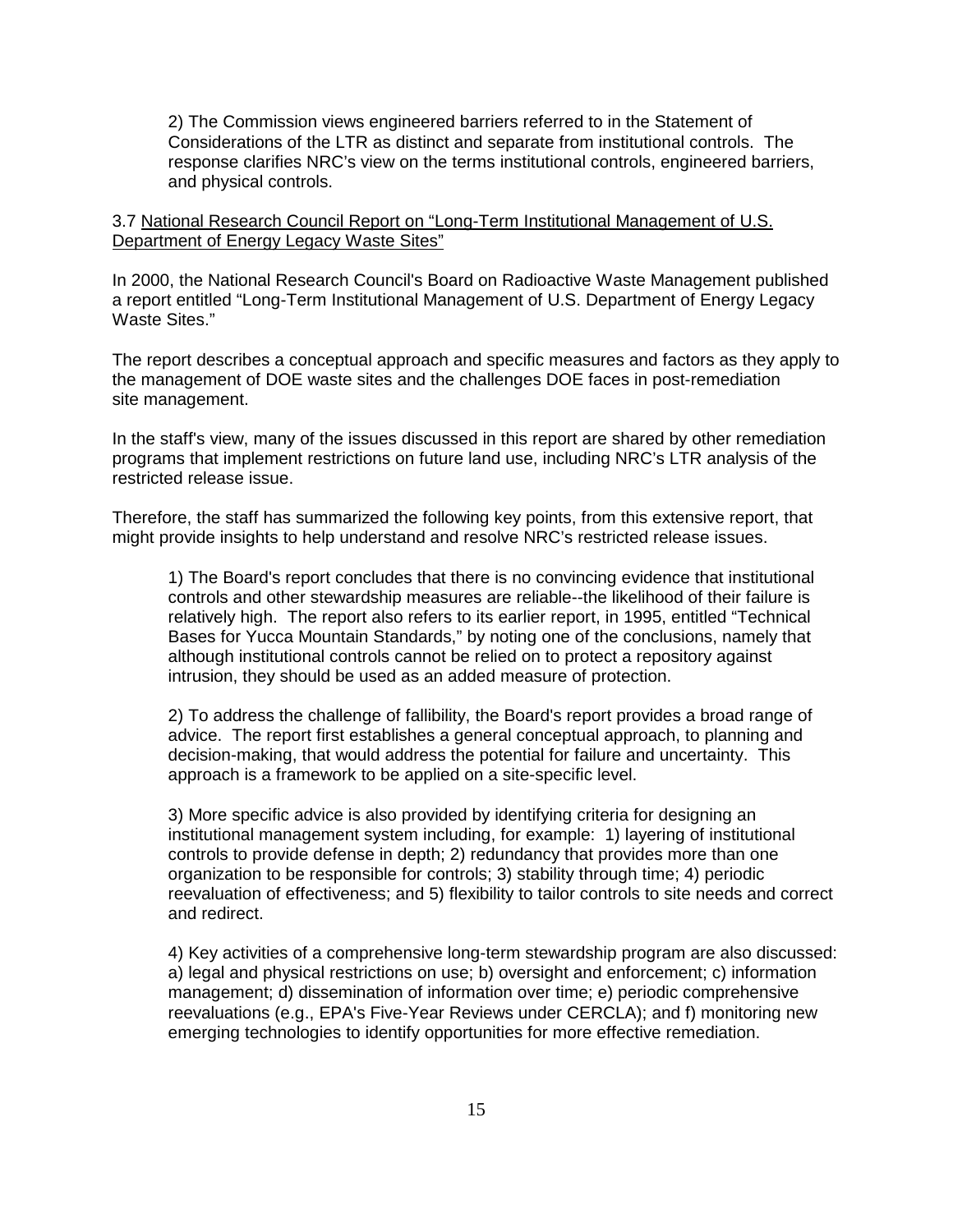5) The report also notes that the extensiveness and intensity of controls, monitoring, and enforcement should directly correlate with the severity of the risk to potential users of the site.

6) The important role of stakeholders is also addressed, including the view that external groups and interested citizens should retain the right of oversight and influence over organizations responsible for the site.

7) Primary weaknesses of institutional controls are discussed that help identify the nature of the problem and suggest solutions. Many weaknesses of institutional controls concern the fallibility of memory and susceptibility of present-day intentions to future political and economic pressures. Furthermore, the Board's report indicates that the viability over time of restrictions is likely to be especially questionable in cases where contamination levels are not high enough to prohibit all public access but not low enough to permit unrestricted use.

8) Measures to overcome deficiencies are noted in the report, such as: a) periodic evaluations can reduce or even eliminate some of the negative impacts of technical and institutional limitations; b) stable funding for monitoring and maintenance; c) oversight by the public (e.g., including public use of the site, such as a park).

9) Finally, one of the Board's conclusions of particular interest to the LTR Analysis is that oversight and enforcement if carried out with continuous vigilance, should help compensate for deficiencies in institutional controls.

#### 3.8 ASTM Standard Guide for Use of Activity and Use Limitations

In July 2000, the American Society for Testing Materials (ASTM) published "Standard Guide for Use of Activity and Use Limitations, Including Institutional and Engineering Controls." Guidance is provided for selecting and implementing activity and use limitations (i.e., physical controls and institutional controls) for Federal, State, Tribal, and local remediation programs using a riskbased approach. The risk-based approach means using results of site-specific risk assessments. The general view is given that the greater the risk of exposure over a long period of time, the greater the need to use institutional controls that will be effective over the time period needed.

A selection process and criteria are described to evaluate appropriate types of institutional controls, which are similar to those in EPA guidance. Types of institutional controls and related advantages and disadvantages are described.

Some key insights important to NRC's restricted release issues are given below.

1) Activity and use limitations should be considered early and as an integral part of remedial action selection.

2) The potential for institutional control failure is recognized and, therefore, use of multiple institutional controls (i.e., layering) is encouraged to increase effectiveness.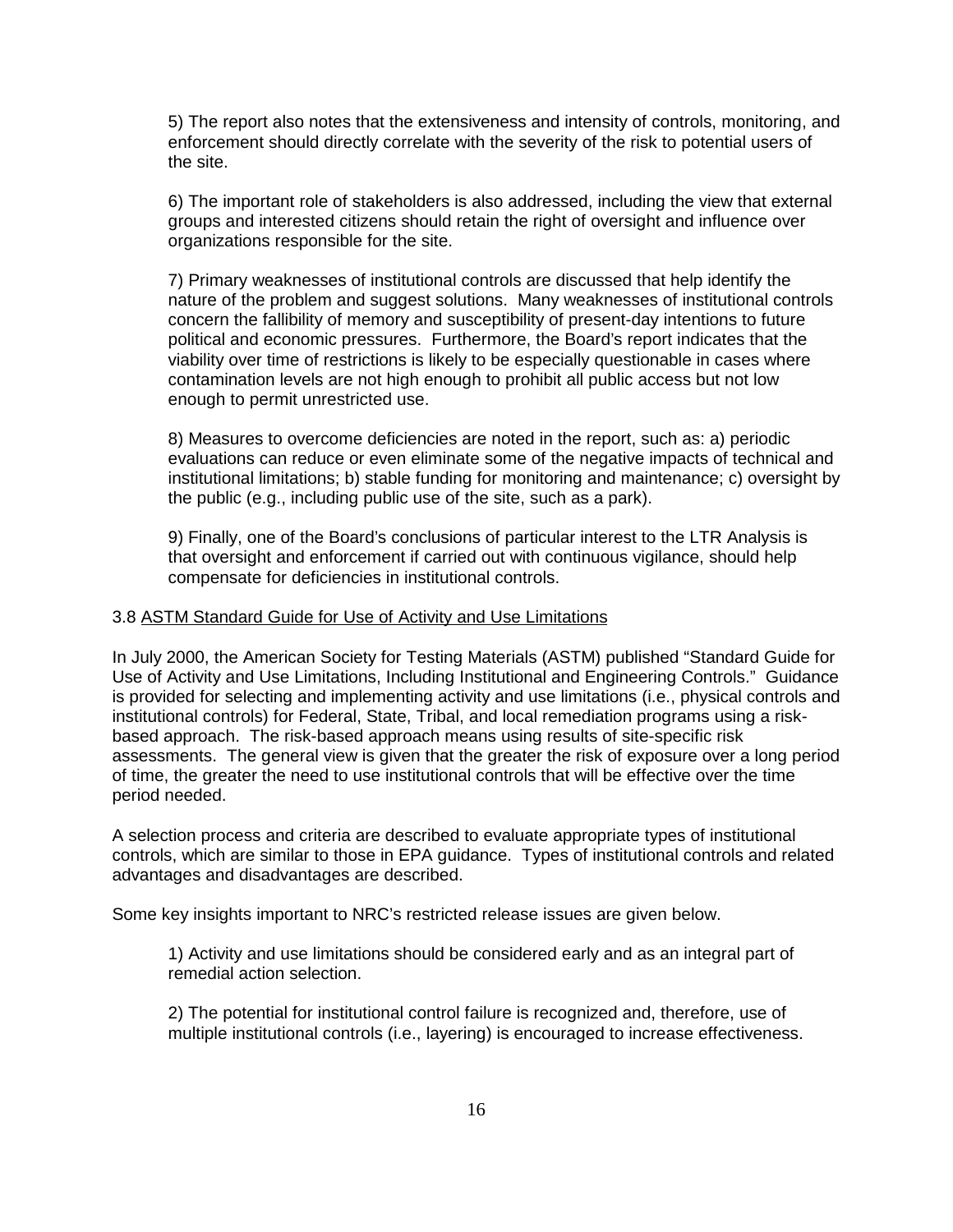3) Differences in State real estate laws result in differing degrees of effectiveness and long-term reliability of institutional controls. Certain legal doctrines may limit long-term enforceability. Therefore, there is a need for flexibility in tailoring institutional controls to the site and jurisdictional characteristics.

4) Institutional controls often supplement engineering controls, but engineering controls need monitoring and enforcement, through institutional controls, to remain effective.

5) The issue of enforceability is discussed, including the wide range of enforceability associated with the different types of institutional controls. The importance of considering both specific State property law and limitations on long-term enforceability is discussed. The need for an enforcer to monitor compliance and take legal action if necessary is discussed. This is critical because legal instruments do not enforce themselves. Thus, identifying a willing and able entity to monitor and enforce is critical to long-term reliability of institutional controls.

#### 3.9 ISCORS Statement of Policy on Use of Institutional Controls

The ISCORS subcommittee on risk harmonization recently agreed to develop a set of institutional control principles. The draft is being prepared and will be eventually adopted by ISCORS.

## 4. EVALUATION OF OPTIONS

The staff identified and evaluated the following options to resolve the institutional control issues necessary for the viability of the restricted release and alternate criteria provisions of the LTR. These options are applicable to both existing and future licensees. However, the need for using the restricted release and alternate criteria provisions could be reduced for future licensees if the recommendations are implemented for other LTR issues for measures to prevent future legacy sites and more realistic exposure scenarios.

## 4.1 LTR Clarification Options

#### 4.1.1 Clarify the LTR Risk-Informed, Graded Approach for Restricting Use.

The existing restricted release requirements of the LTR in 10 CFR 20.1403, discussions in the LTR "Statement of Considerations", and the decommissioning guidance (NUREG-1757, September 2002) provide a basis for a risk-informed graded approach for using institutional controls to restrict site use. However, this approach can be clarified and more completely explained in revised guidance to improve both understanding and use by licensees and the staff. This clarification applies to the restrictions that would be used for license termination with restricted release under 10 CFR 20.1403 or for license termination with the alternate criteria in 10 CFR 20.1404.

The clarification would address the following two parts of the risk-informed graded approach: 1) general risk framework and grades of institutional controls; and 2) specific grades of institutional controls determined by site-specific factors that could affect overall risk to public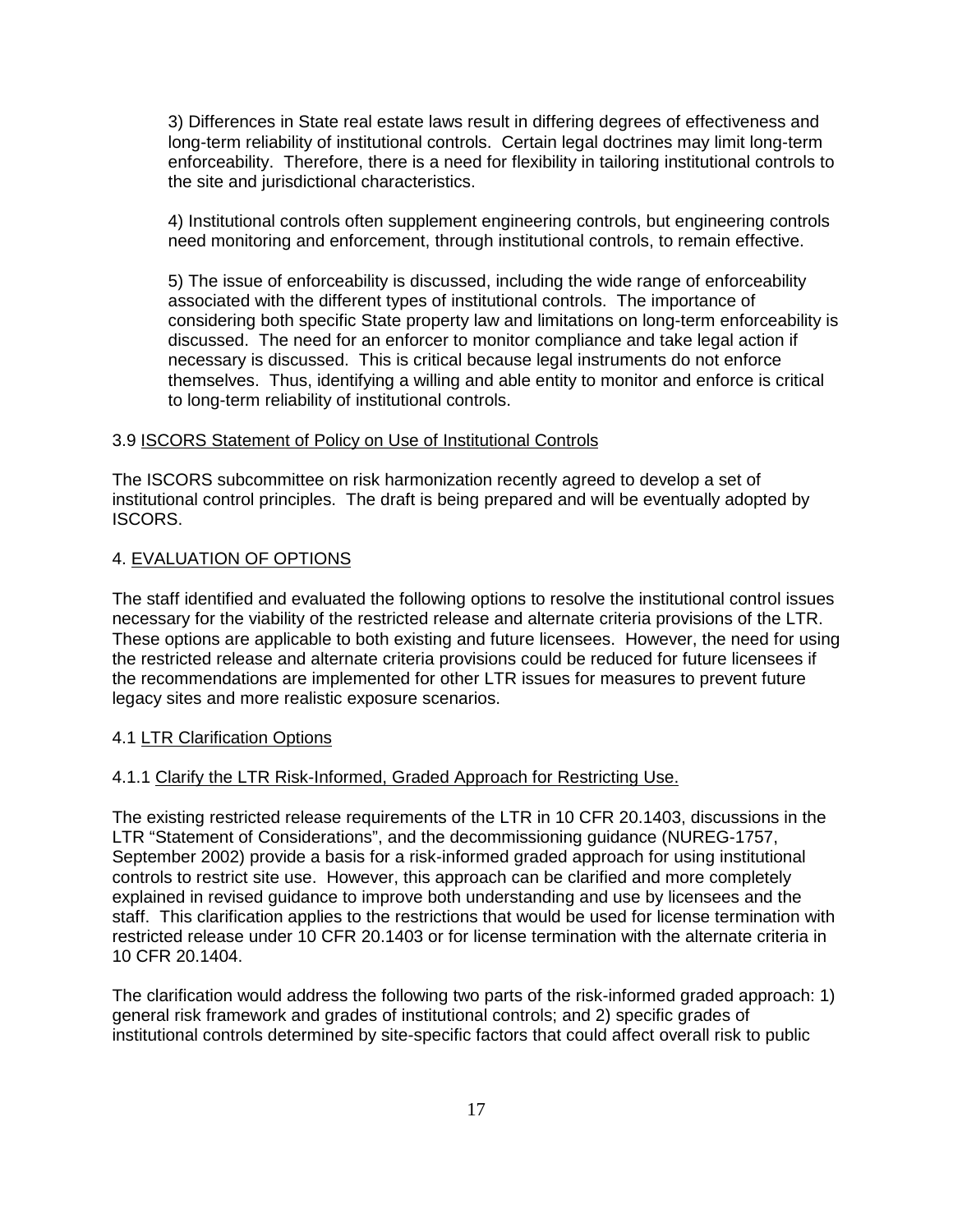health and safety. Each of these two parts of the graded approach is summarized below, and revised guidance could provide further details and examples.

1) General risk framework and grades of institutional controls.

The general risk framework can be defined by the hazard level and likelihood of hazard occurrence. This framework is summarized in Table 1 and discussed below.

The hazard level is established in the LTR  $(10$  CFR 20.1403  $(e)(ii)$  as the dose level of 100 mrem/yr., calculated without institutional controls restricting site use. This dose level is the public dose limit. The LTR also defines the general grades of controls: sites below the 100 mrem/yr dose level require legally enforceable institutional controls and sites above the 100 mrem/yr dose level require both legally enforceable and durable institutional controls. Thus, the LTR requires that institutional controls provide more reliable or sustainable protection over the time period needed (i.e., durable) for sites that could exceed the public dose limit, assuming no restrictions. As noted below the "Statement of Considerations" also provides for durable controls for long-lived radionuclides regardless of the dose limit.

The likelihood of hazard occurrence can be simply defined by the hazard duration based on the half-life of the radionuclide contamination. Longer durations associated with longer half-lives, increase the likelihood of institutional control failure and hazard occurrence. The 100- year time period can be used as a simple way to define the likelihood of hazard occurrence. This approach is derived from discussions in section B.3.3 of the LTR "Statement of Considerations" about the durability of institutional controls and the 100-year time period. This section notes that short-lived nuclides, such as Cobalt-60 or Cesium-137 (half-lives 5.3 and 30 years respectively), would decay to unrestricted use levels in about 10 to 60 years, and, therefore, fall below the 100-year period. Discussions in section B.3.3 also note that "In a limited number of cases, in particular those involving large quantities of uranium and thorium contamination, the presence of long-lived nuclides at decommissioning sites will continue the potential for radiation exposure beyond the 100-year period. More stringent institutional controls will be required in these situations...."Thus, in the staff's view, the longer the duration of the hazard, the greater the likelihood of institutional controls failing and, therefore, the need for using controls that are more reliable and sustainable for the duration of the hazard (i.e. durable). The 100-year time limit is reinforced by the low-level waste disposal regulations, in 10 CFR 61.7, that require institutional controls for up to 100 years, which is described as a time period that would allow Class A and Class B lowlevel waste to decay to a level that will present an acceptable hazard to an intruder. For the above reasons, the staff could consider using 100 years to generally separate lower likelihood from higher likelihood of hazard occurrence.

Grades of institutional controls are not discussed in the LTR and the LTR does not define the term "durable" institutional controls as used in10 CFR 20.1403 (e)(ii). However, section 3.3 of the LTR "Statement of Considerations" gives some insight by discussing the durability of institutional controls and noting that more stringent controls will be required for exposures beyond the 100-year period, "such as legally enforceable deed restrictions and/or control backed up by State or local government control or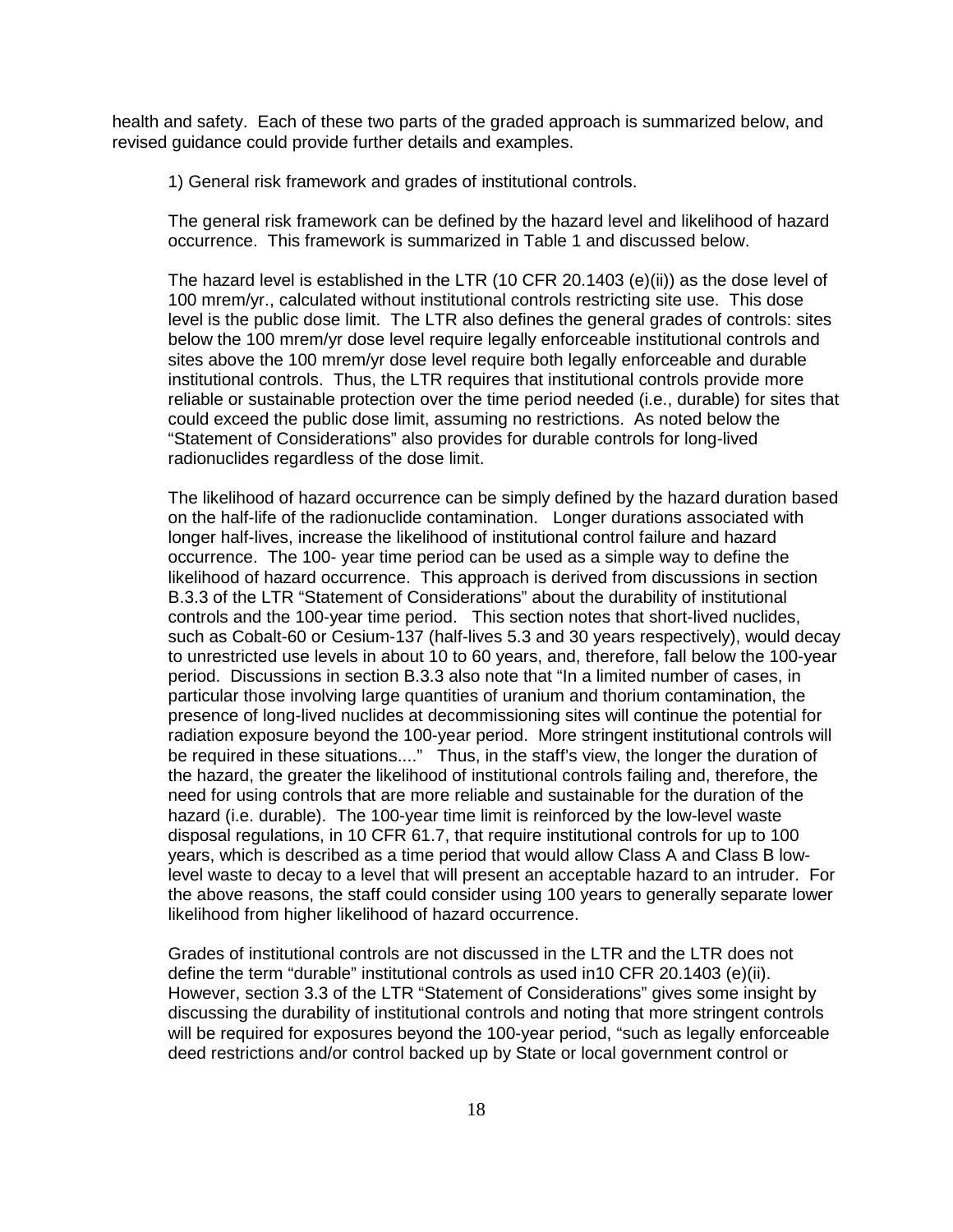ownership, engineered barriers, and Federal ownership, as appropriate." Consistent with the LTR and "Statement of Considerations", NUREG-1757 indicates that institutional controls should be durable for sites exceeding the 100 mrem per year calculated dose, but less than the 500 mrem per year dose and for sites with long-lived radionuclides. The controls should be expected to last as long as they are needed. Thus, the staff believes that durable institutional controls would be needed for sites with a hazard level above the 100 mrem/yr value, or sites with a higher likelihood of hazard occurrence (i.e., hazard duration of greater than 100 years).

Based on these discussions, the staff could define two general grades of institutional controls: a) legally enforceable and b) durable and legally enforceable. The first grade of legally enforceable could use conventional institutional controls that are enforceable, such as a restrictive covenant. Examples of durable and legally enforceable institutional controls might include: a) layering of legally enforceable institutional controls that includes a government control (e.g., deed restrictions giving authority to Federal or State governments for monitoring and corrective action); b) State or Federal ownership and control; c) legally enforceable institutional controls monitored and enforced by NRC (new recommended option); and d) NRC possession-only specific license (new recommended option). Table 1 summarizes the grades and gives examples. It should be noted that for long-lived isotopes with doses closer to 25 mrem/yr, special consideration may be warranted, such as relying only on deed restrictions backed up by zoning, based on the language of the "Statement of Considerations."

2) Specific grades of institutional controls.

Specific grading of controls can be selected within the two general grades defined above. This approach recognizes that the site-specific factors affecting risk are highly variable from site to site. As a result specific grading recognizes the need for flexibility to tailor institutional controls to achieve the desired effectiveness. Specific grading involves evaluating and balancing numerous site-specific factors such as: a) physical characteristics of the site that limit future land use; b) land uses that could be adverse and therefore should be prohibited; c) land uses that are acceptable and could result in productive reuse of the site; d) dose assessment results (including low probability, alternate land use scenarios); e) engineered barriers and related maintenance; f) cost of monitoring controls and maintenance used as the basis for financial assurance; g) jurisdictional limitations on enforceability and long-term effectiveness of institutional controls; and h) advice from affected parties, such as local governments and the public. Particular attention might be needed to evaluate and tailor the durable institutional controls for specific sites that are well below the 100 mrem/yr value (lower hazard) but have long-lived radionuclides.

It is important to note that the few decommissioning sites considering restricted release at this time have either uranium or thorium contamination or both, and thus, may need some form of durable institutional controls, based on the duration of hazard.

Finally, the risk-informed graded approach can be implemented by the staff in its existing phased review of restricted release decommissioning plans and interactions with licensees. The phased review focuses on resolving institutional control and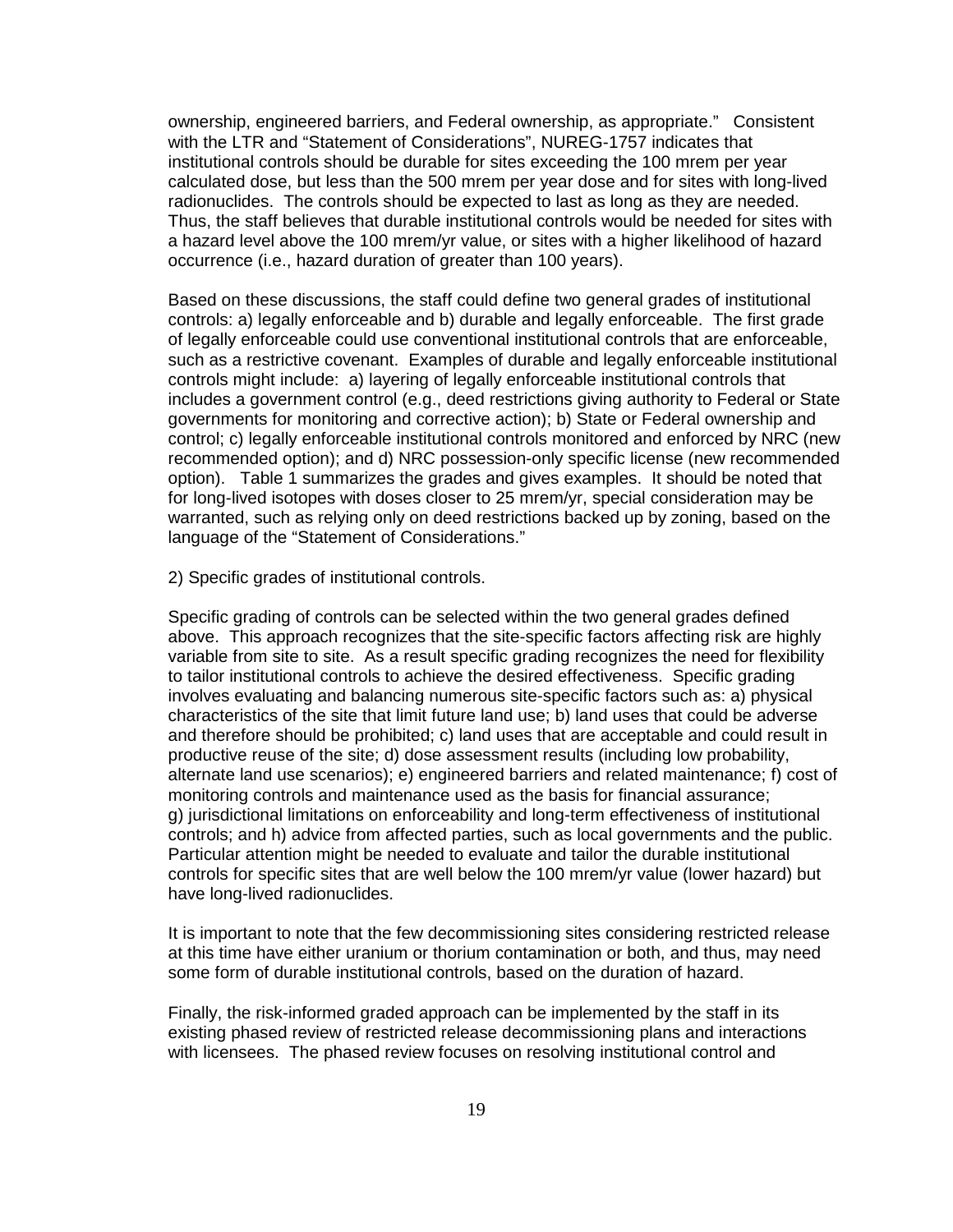financial assurance approaches first, so that the restricted release option is feasible before extensive staff effort is expended on detailed technical reviews of the decommissioning plan or development of and environmental impact statement.

### Pros:

Provides clearer guidance to licensees and staff regarding the options and flexibility available under the existing risk-informed graded approach of the LTR.

Resolves the perception that Federal ownership is the only acceptable option to the staff.

Flexibility and tailoring institutional controls for site-specific factors is consistent with EPA guidance that defines criteria to use in evaluating and selecting appropriate institutional controls. It is also consistent with recommendations in the ASTM Standard and the National Research Council report on long-term institutional management, both summarized in sections 3.7 and 3.8.

Cons:

Additional, unbudgeted resources are needed to revise guidance.

4.1.2 Emphasize the Availability of the Option for Restricting Use after License Termination with Layered and Redundant Institutional Controls Together with an Independent Third Party that is also Responsible for One of the Institutional Controls.

Use layered (i.e., multiple) institutional controls to provide redundancy or backup if one of the controls fails (e.g., a restrictive covenant backed by local government land use zoning).

In addition to the institutional controls, implement the LTR requirement for an independent third party by clarifying that an independent third party needs to be independent from the owner, but may be an entity responsible for the institutional control. This option clarifies that a local or State government responsible for a zoning control could also agree to be responsible for monitoring the controls and assuming control of the site and maintenance in the event the owner cannot. In agreeing to the third party role, governments would need to agree that the financial assurance provided for future maintenance and repair of the site and engineered controls are sufficient. This agreement on sufficiency of funding is important to resolve concerns regarding future financial liability. This option, while efficient, could be viewed as less effective than an a third party that is fully independent from parties responsible for the institutional controls because a government entity would be monitoring itself.

This option is a variation on option 2(a) in Attachment 1 of SECY-02-0177, where the staff planned on evaluating redundant institutional controls without the independent third-party oversight. The staff's evaluation resulted in concluding that some type of third-party oversight of institutional controls is necessary to have assurance of continued effectiveness. This is needed even in the short-term because of the likelihood of ownership changes over the next few decades. Option 2(a) would require a rule change, which the staff does not consider warranted.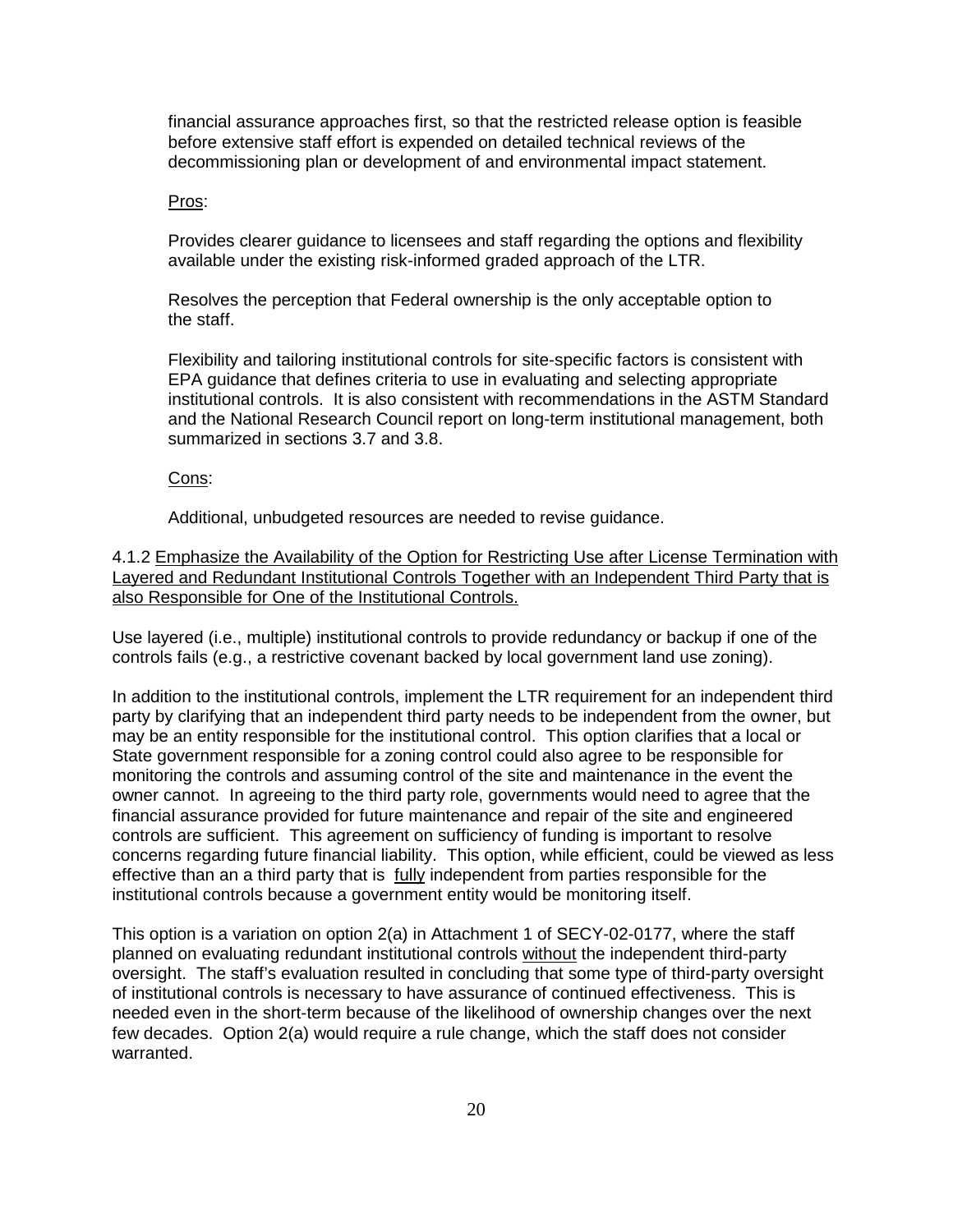This option could be used for lower hazard level (less than 100 mrem/yr cap) or shorterduration sites.

### Pros:

Redundancy of controls accounts for potential failure and compensates for a less than fully independent third party. The remaining uncertainty may be acceptable for lowhazard and short-duration sites.

Simplest and most efficient to use and could be easier to identify an independent third party who already has a responsibility for an institutional control.

Could be enforced by courts and local government

Could be a viable way to address the independent third party for some cases and resolve the issue of institutional controls remaining effective over time and as ownership changes.

### Cons:

Reduced independence of the third party could result in a conflict of interest when the third party is both responsible for the institutional control and the oversight of the institutional control. For example, if a local government with zoning responsibility over a site were pressured politically or by business interests to change zoning, there would not be another party independent from the local government to question the change and raise safety concerns.

Could reduce public confidence by giving the appearance of being less protective and not maintaining safety.

### 4.2 New Options to Restrict Site Use

## 4.2.1 Add a New Option for Restricting Use by NRC Monitoring and Enforcing Institutional Controls after License Termination.

NRC could monitor and enforce institutional controls after license termination by using either authority under 10 CFR 20.1401(c) or legal agreement. These two approaches are described below. Under this option NRC would make the institutional control "durable" by providing Federal Government independent oversight, including five-year rechecks, if needed. This is one of the new options that the Commission directed the staff to consider in SRM-SECY-01- 0194. NRC oversight could be "graded" and could vary from simple review of owner certification letters to periodic site inspections of land use and institutional controls.

Institutional controls implemented by the licensee would need to specifically authorize NRC access to the site to periodically inspect and conduct five-year rechecks, if needed. A standby trust could be established before license termination for the purpose of providing maintenance through a trustee if the owner cannot and because NRC, as a regulator, cannot conduct maintenance activities. Such a standby trust would be similar to what has been done for some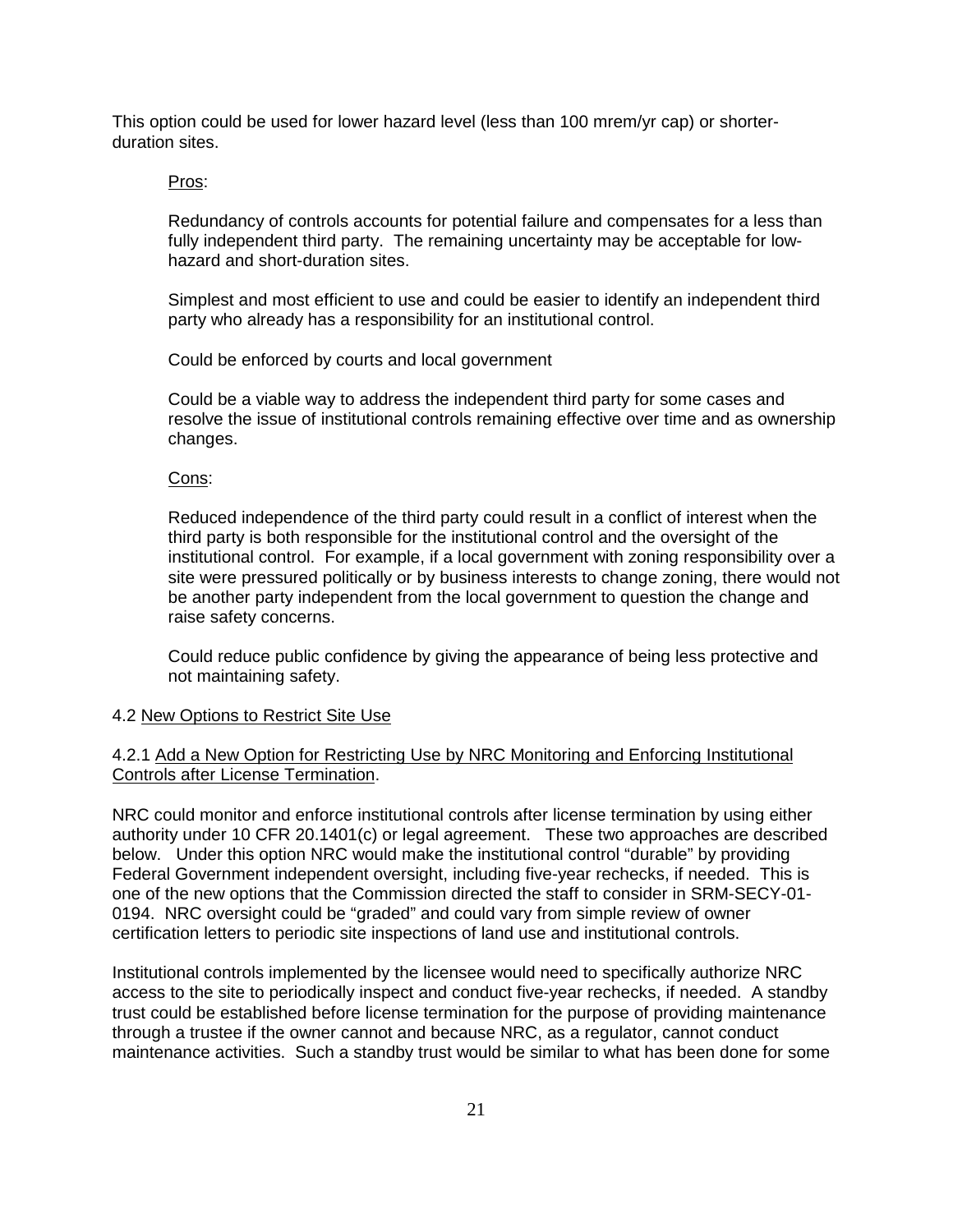uranium mill tailings sites under 10 CFR Part 40, Appendix A, to use if the licensee goes bankrupt. If this occurs, NRC would activate the standby trust and select a trustee to continue the site monitoring and maintenance that had been done by the owner/licensee using funds from the financial assurance instrument, which would be separate from the standby trust.

The financial assurance required by 10 CFR 20. 1403 would need to be established and the owner (previous licensee) and its successor owners through a deed restriction, would need to agree to pay NRC annually for the activities NRC conducts. Another alternative would be to provide a single payment at the time of license termination, like UMTRCA sites, which NRC would need to recover through its appropriation request.

# 4.2.1.1 NRC Monitoring and Enforcement Under the Regulations (10 CFR 20.1401(c)) if there is a Significant Threat

Licensees would select and implement enforceable institutional controls consistent with existing NRC guidance, but NRC would act as the independent third party to monitor and enforce the controls under existing LTR provision 10 CFR 20.1401(c).

The LTR general provision under 10 CFR 20.1401(c) provides for the following potential future NRC action after license termination: "... the Commission will require additional cleanup only if based on new information, it determines that the criteria of this subpart were not met and residual activity remaining at the site could result in significant threat to public health and safety." This provision could include NRC monitoring to identify new information such as failure of institutional controls or adverse changes in land use. Monitoring could include the owner agreeing, as a condition to license termination and included in a deed restriction, to provide in response to an NRC request, a letter certifying effectiveness of controls as a simple way to notify NRC and local governments. By including the obligation to respond to NRC periodic requests in the deed restriction, future owners would be required to provide NRC information about the site. In addition, NRC could seek to have the local government agree to provide an annual letter reporting on effectiveness of controls.

Such new information could then be evaluated to determine if the changes could result in the LTR criteria no longer being met and, if not met, could result in a significant threat to public health and safety. The term "significant threat" is not defined in the LTR. In fact, the Commission in the "Statement of Considerations" for the LTR specifically declined to define the term. One could argue that a "significant threat" might be as high as 500 mrem/yr since the LTR allows restrictions to fail at that level under 10 CFR 20.1403(e)(2). The staff could use a dose estimate above the public dose limit of 100 mrem/year as a "trigger" level to further evaluate the specific circumstances to determine if there is a significant threat and what corrective actions might be needed.

NRC could enforce the continued effectiveness of the restrictions by taking the following approach. If NRC were to determine that the new information could result in a significant safety threat, NRC could require additional cleanup, as stated in 10 CFR 20.1401(c), if the adverse land use were not changed and if effective institutional controls were not reimplemented.

The licensee would need to establish sufficient financial assurance that includes the long-term cost of NRC (acting as an independent third party ) monitoring and other actions, as required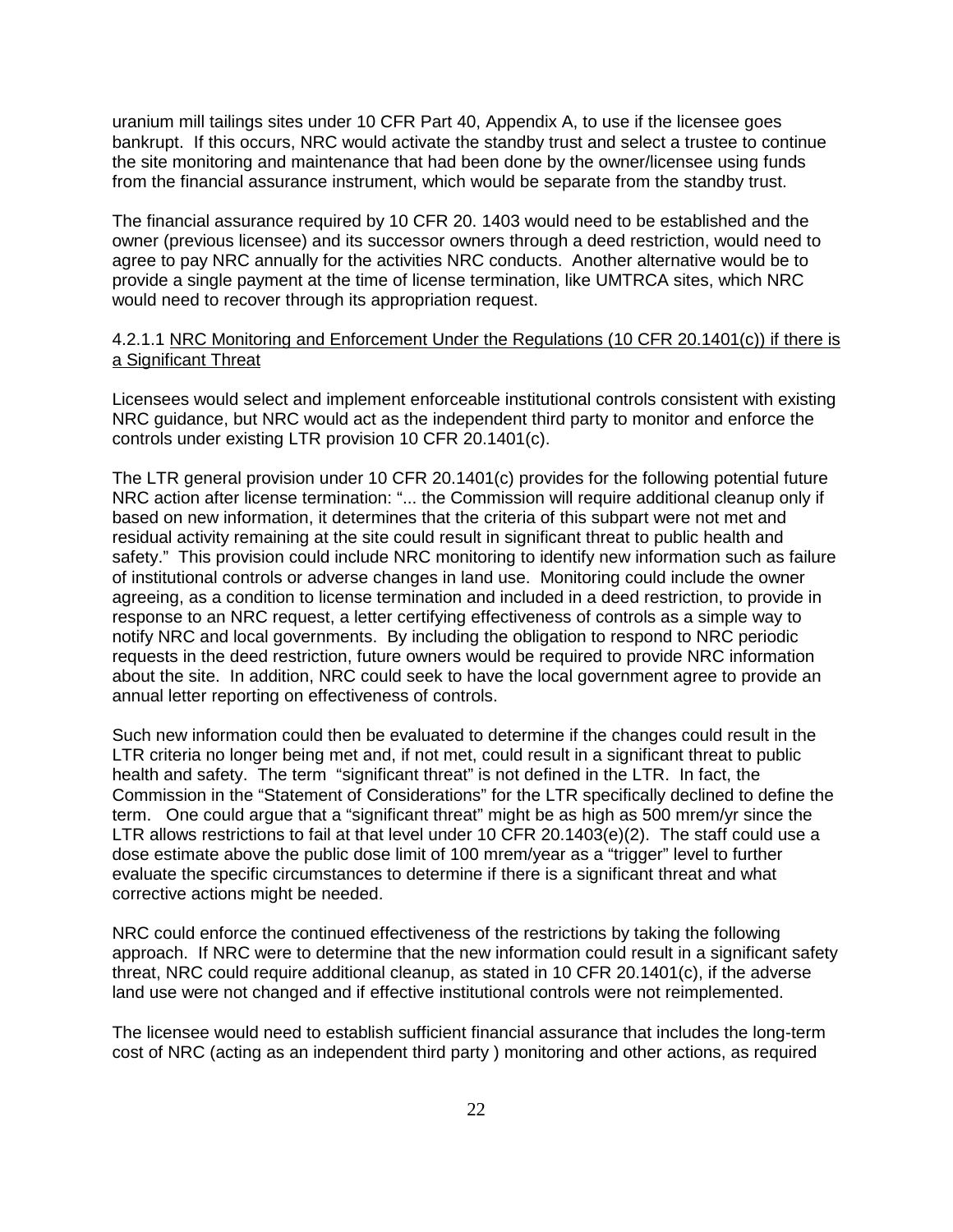under the LTR [10 CFR 20.1403(c)]. The licensee, as part of license termination, and its successors through a deed restriction, would need to agree to pay NRC annually for the activities NRC conducted, or provide a single payment at the time of license termination, like UMTRCA sites, which NRC would need to recover through its appropriation request.

This option would be considered one type of a durable institutional control.

Pros:

Allows license termination and finality as envisioned under the LTR, but NRC remains involved to some degree.

Removes the NRC license "stigma" from the site, which could be important for future property value and sale. However, the restrictions and NRC monitoring may discourage future purchasers.

Some licensees may prefer license termination.

Allows NRC monitoring to identify new information, but only enforce if there is a significant safety threat.

Resolves the independent third party issue.

Resolves the institutional control long-term reliability issues by NRC monitoring and taking action to reimplement institutional controls if necessary, over time.

More consistent with EPA's approach for five-year reviews, including evaluating the effectiveness of institutional controls.

Cons:

The "Statement of Considerations" did not envision a periodic monitoring role for the NRC after license termination. However, there is nothing in the LTR that precludes it, provided that licensable material remains at the site.

Annual reporting and fees may be difficult to secure from future owners.

If a system is needed to monitor terminated sites because of the potential impact on public health and safety, one could argue that the site is not appropriate for license termination. Rather, a possession-only license may be more appropriate.

The option has not been implemented before by NRC or legally tested.

The deed restriction is dependent on the law of the site's jurisdiction and may not be viable in all states.

Could not be used for the lower hazard (e.g., less than 100 mrem/yr dose cap sites) because they would not present a significant safety threat under 10 CFR 20.1401(c).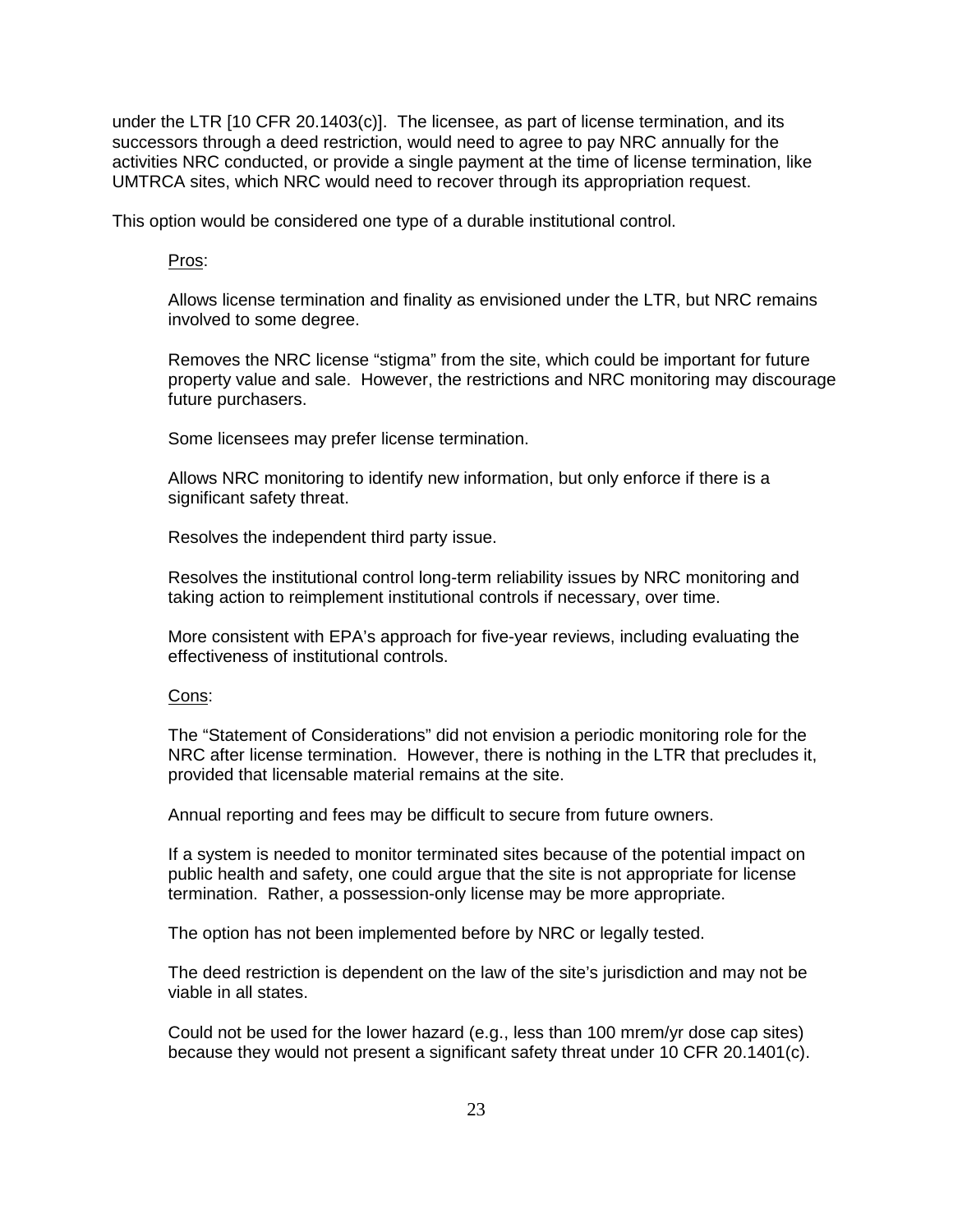No definition of significant threat to safety; guidance may need to be developed

Although NRC costs could be minimal for monitoring simple sites with institutional controls; increased costs could be needed if NRC had to take some action or if the owner reporting fails.

If the owner and future owners do not provide information to the NRC, NRC may need to enforce the restrictions and may need to conduct periodic inspections instead.

Funds received annually from the owner for NRC activities or a single payment would go to the U.S. Treasury, and NRC would need to recover these funds through the appropriation process (similar to what DOE currently does for UMTRCA sites making a payment to the U.S. Treasury).

## 4.2.1.2. NRC monitoring and enforcement under a legal agreement

NRC would monitor and enforce under legal agreements or authority written into institutional controls, similar to the approach under consideration for use with AAR, summarized in section 3.5.1. This option is essentially the same as the option under 4.2.1.1, but based on a legal agreement and deed restriction rather than the regulation (10 CFR 20. 1401(c)).

Monitoring could include the owner agreeing, as a condition to license termination and included in a deed restriction, to provide a response annually or at other frequency to an NRC request for certifying effectiveness of controls as a simple way to notify NRC and local governments. By including this obligation in the deed restriction, future owners would be required to also provide a response.

The licensee would need to establish sufficient financial assurance for the long-term cost of NRC (acting as an independent third party ) monitoring and other actions, as required under the LTR (10 CFR 20.1403(c). The licensee, as part of license termination, would need to agree to pay NRC annually for the activities NRC conducted, or provide a single payment at the time of license termination, like UMTRCA sites, which NRC would need to recover through its appropriation request.

This option could be used for any site.

# Pros:

Allows license termination and finality as envisioned under the LTR, but NRC remains to a limited degree.

Some licensees may prefer license termination.

Removes the NRC license "stigma" from the site, which could be important for future property value and sale. However, the restrictions and NRC monitoring may discourage future purchasers.

Resolves the independent third party issue by NRC becoming the third party.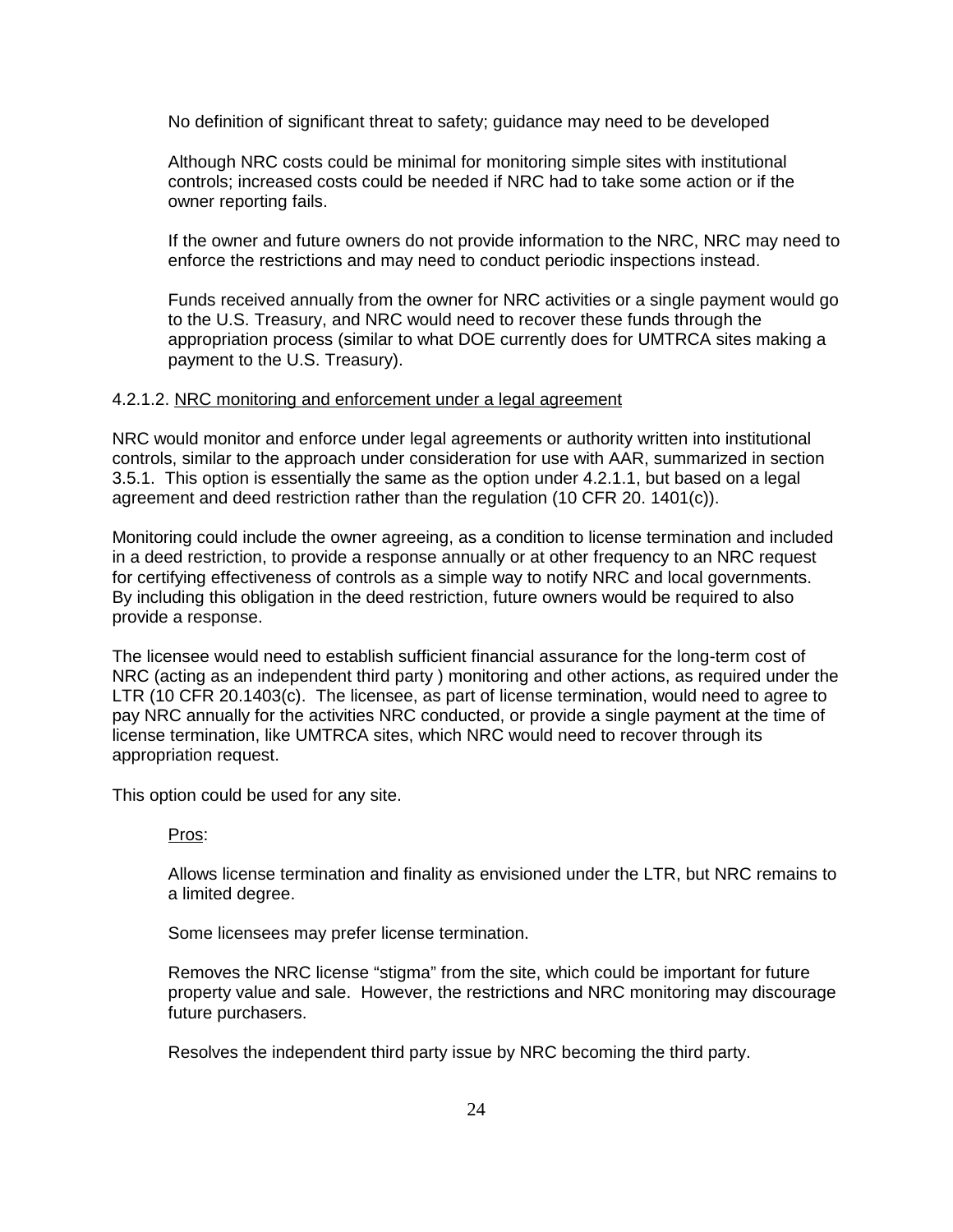Resolves the institutional control long-term reliability issues by NRC monitoring and taking action to reimplement institutional controls if necessary over time.

A somewhat similar approach was approved by the Commission for the Western Nuclear Inc. site, where authority could be written into institutional controls for DOE to monitor and enforce controls on the private property adjacent to the site.

Cons:

The "Statement of Considerations" did not envision a periodic monitoring role for the NRC after license termination. However, there is nothing in the LTR that precludes it, provided that licenseable material remains at the site.

This has never been implemented by NRC or legally tested.

Annual reporting and fees may be difficult to secure from future owners.

If a system is needed to monitor terminated sites because of the potential impact on public health and safety, one could argue that the site is not appropriate for license termination. Rather, a possession-only license may be more appropriate.

The deed restriction is dependent on the law of the site's jurisdiction and may not be viable in all states.

Although NRC costs could be minimal for monitoring simple sites with institutional controls, increased costs could be needed if NRC must take some corrective action.

Funds received annually from the owner for NRC activities, or received as a single payment, would go to the U.S. Treasury, and NRC would need to recover these funds through the appropriation process (similar to UMTRCA sites making a payment to the U.S. Treasury)

## 4.2.2 Add a new option for restricting use by an NRC possession-only specific license after completion of remediation.

This option would involve amending the existing specific license for decommissioning to a possession-only specific license, after completing remediation and after LTR dose criteria are met. For such sites, the possession-only license acts as an institutional control to maintain the restrictions necessary to meet the LTR criteria.

For this option, all the requirements of 10 CFR 20.1403, other than institutional controls, would be required, including the public participation provisions and financial assurance. Financial assurance would, for this case, be based on a cost estimate for NRC monitoring and inspection fees, and any maintenance costs.

New license conditions for land use restrictions, monitoring, maintenance, reporting, and financial assurance would be specified in the possession-only license. A Long-Term Care Plan implemented under the possession-only license could provide the detailed plans for restrictions,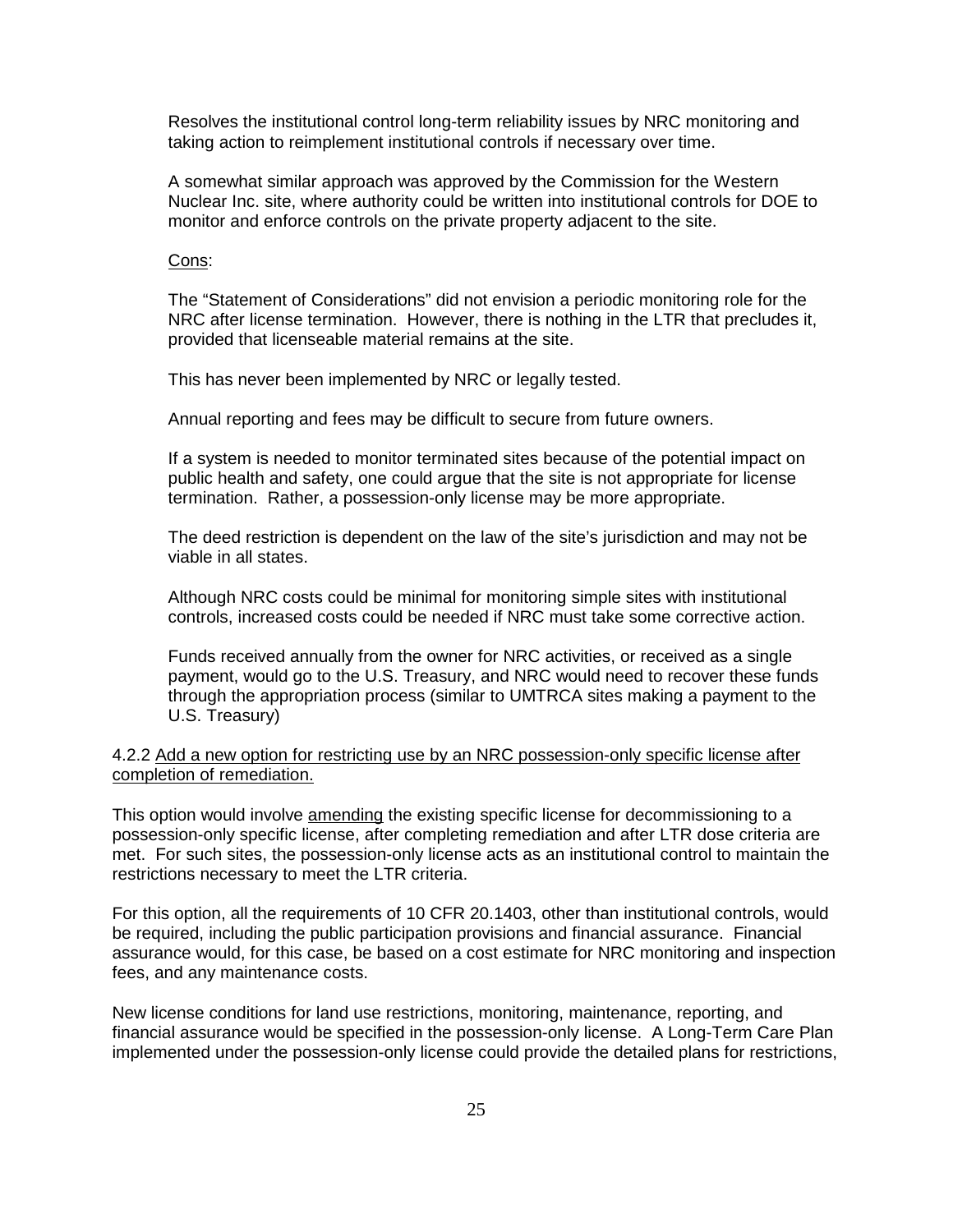monitoring, reporting, and maintenance similar to the Long-Term Surveillance Plans under 10 CFR Part 40, Appendix A. The possession-only license is the type of institutional control, similar to EPA's orders or permits, that provide the necessary restrictions on access or future land use. NRC would monitor, inspect, and enforce under the license authority.

If site ownership changes in the future, the possession-only license would need to be transferred before ownership passes. Therefore, an independent third party is not needed. However, a standby trust would need to be established, similar to what has been done for some uranium mill tailings sites under Part 40, Appendix A, because of the potential for the licensee to go bankrupt or out of business. If this occurs, NRC would activate the standby trust and select a trustee to continue the site monitoring and maintenance that had been done by the owner/licensee, using funds from the financial assurance instrument.

At the end of the period of restricted site use, the possession-only license could be terminated; however, for long-lived radionuclides, the license would likely be permanent, but periodically renewable (e.g., every five years). The Timeliness Rule has been met with completion of remediation and compliance with the LTR dose criteria.

This option could be used for any restricted release site that is unable to establish acceptable institutional controls using other available options.

No rulemaking is needed to implement this option; it can be implemented with revisions to existing guidance for decommissioning and use of possession-only license. Environmental reviews, which may include an environmental impact statement, would need to be done for the license amendment establishing the possession-only license. An opportunity for a hearing would be provided as part of the amendment process.

#### Pros:

This option addresses the concern of some that the Federal government, which allowed a site to be contaminated through its license authorization and termination actions, should not leave long-term protection up to other parties.

Provides viable and immediately available option that could be selected by licensees currently preparing their decommissioning plans and thereby avoid potential delays.

Provides licensees with the ultimate solution to the LTR requirement for legally enforceable institutional controls or durable institutional controls if no other acceptable options are available. This option would resolve all restricted release issues.

This is the most effective monitoring and enforcement tool available to NRC for short- or long- term use that NRC knows how to use. Avoids the legal complexity and uncertainty of establishing enforceable institutional controls that will be effective over long-time periods.

Gives flexibility for other solutions for restricted use to evolve and possibly become available in the future, such as DOE ownership under NWPA 151(b) or the Guardian Trust Pilot for an independent third party.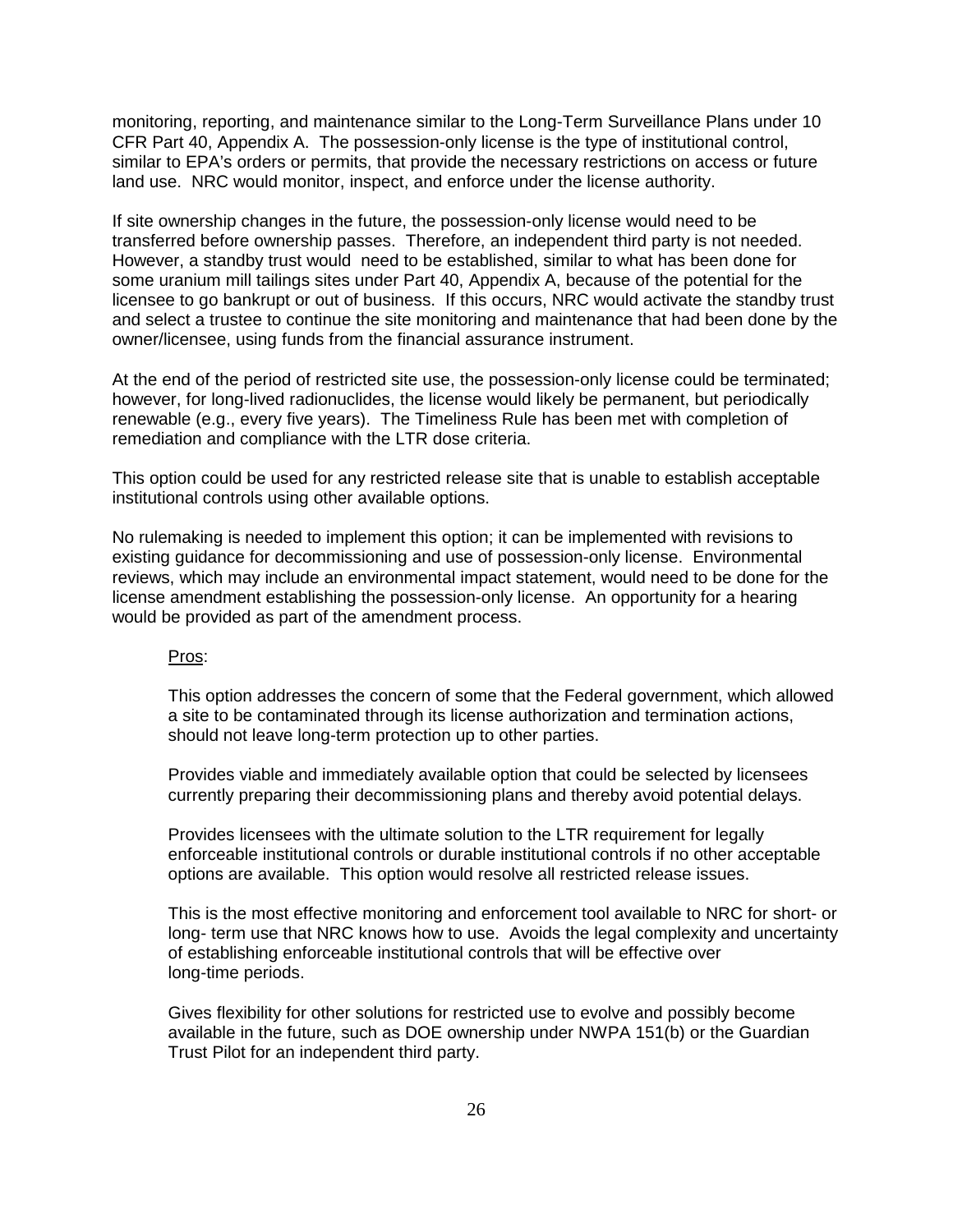No rulemaking needed to implement; can implement with revisions to existing guidance for decommissioning and use of possession-only license.

NRC's licensing oversight of the few complex decommissioning sites could be combined with the existing NRC oversight of over 20 uranium recovery sites required by UMTRCA. Thus, there is an existing statutory NRC mission and well-established program to provide regulatory oversight in perpetuity for as many as 40 sites that are very similar to the complex decommissioning sites and would require about the same type of monitoring.

Similar to EPA , State of Ohio, and NRC, under UMTRCA/Part 40 Appendix approaches, for a government entity to remain in an oversight role to ensure long-term effectiveness of institutional controls.

This approach should increase public confidence because this option would be more protective of future generations because of continuous Federal government involvement. This approach is also consistent with EPA's approach to continued oversight.

Staff and Commission reviewed and found the Ohio possession-only license approach more stringent than the LTR, but because this approach did not create a significant regulatory conflict, it was determined to be compatible with NRC's program.

Most cost effective option for a few sites.

Low-cost NRC monitoring that could use an annual letter of certification or registration.

NRC resources would be fee recoverable from the licensee.

Cons:

Concerns could be raised about lack of finality and departure from the LTR goal of license termination and no further NRC role. However, this approach may be only needed for rare cases to resolve existing decommissioning sites. Furthermore, it should not be a precedent for future sites because many of the staff's other recommendations in this paper will minimize future legacy sites that might need restricted release.

NRC licensing oversight for some sites could be permanent because the current sites considering restricted release are sites with uranium and thorium contamination. Although this NRC role was not envisioned under the LTR, it is similar to the existing statutory role under UMTRCA for permanent NRC oversight of DOE's long-term stewardship of Title I and II uranium recovery sites. Therefore, such a permanent oversight role for long-term stewardship is not a new role for NRC, as an agency.

A licensee could object to concept and fees over the long-term, including the license "stigma". On the other hand, this option would only be used if the licensee selected it because it was unable to arrange other institutional controls or third party oversight under the LTR.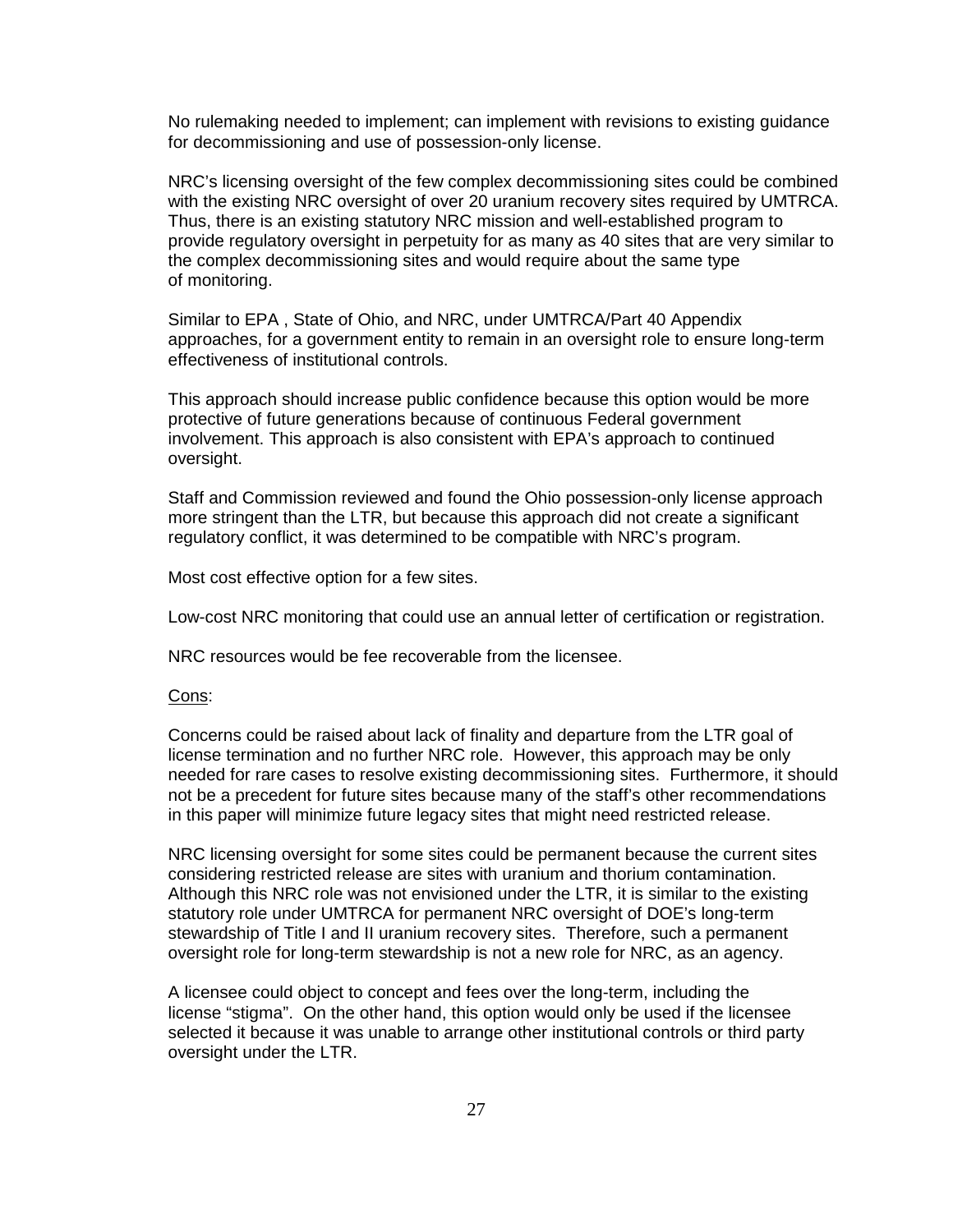# 4.2.3 Add a new option for restricting use by an NRC general license after completion of remediation.

This option would involve terminating the existing specific license after completing remediation and after LTR dose criteria are met and issuing a new general license for long-term care. The Commission directed the staff to evaluate a general license option. The general license would be a type of institutional control, similar to EPA's orders or permits, that provides the necessary restrictions on future use. Required environmental reviews, advice from affected parties, and financial assurance would continue.

This option could be used for sites with a higher hazard (above 100 mrem/yr dose cap), longer duration (e.g., long-lived radionuclides such as uranium or thorium sites), or if a site cannot establish other types of acceptable institutional controls.

A Long-Term Care Plan implemented under the general license could provide the site-specific conditions for restrictions, monitoring, and maintenance similar to the Long-Term Surveillance Plans under 10 CFR Part 40, Appendix A. Reporting requirements could also be included in the general license, such as a periodic registration process; an annual report similar to the current approach used under 10 CFR Part 40, Appendix A, for uranium recovery sites; or an annual letter certifying effectiveness of restrictions and results of monitoring and maintenance. However, unlike the 10 CFR Part 40, Appendix A approach, where the general licensee will only be the Federal government, the general licensee for this option will be private entities who might change over time and may not understand that they are a licensee.

A rulemaking would be needed to establish a new general license program and fee category.

Pros:

Except for the cost of rulemaking and the associated time to complete the rule, this option has the same pros as the possession-only specific license.

Cost of NRC monitoring would be fee-recoverable from the licensee thru a new fee category.

### Cons:

No advantage over the possession-only license option.

Requires new rulemaking to establish the general license program and fee category.

The time need to complete a new rulemaking (2-3 years) would further delay the decommissioning schedules for some licensees that are currently preparing their decommissioning plans and seeking viable options for institutional controls.

Rulemaking would not be cost-effective for a few sites.

It is not clear that NRC could require prior approvals of a change in ownership under the general license.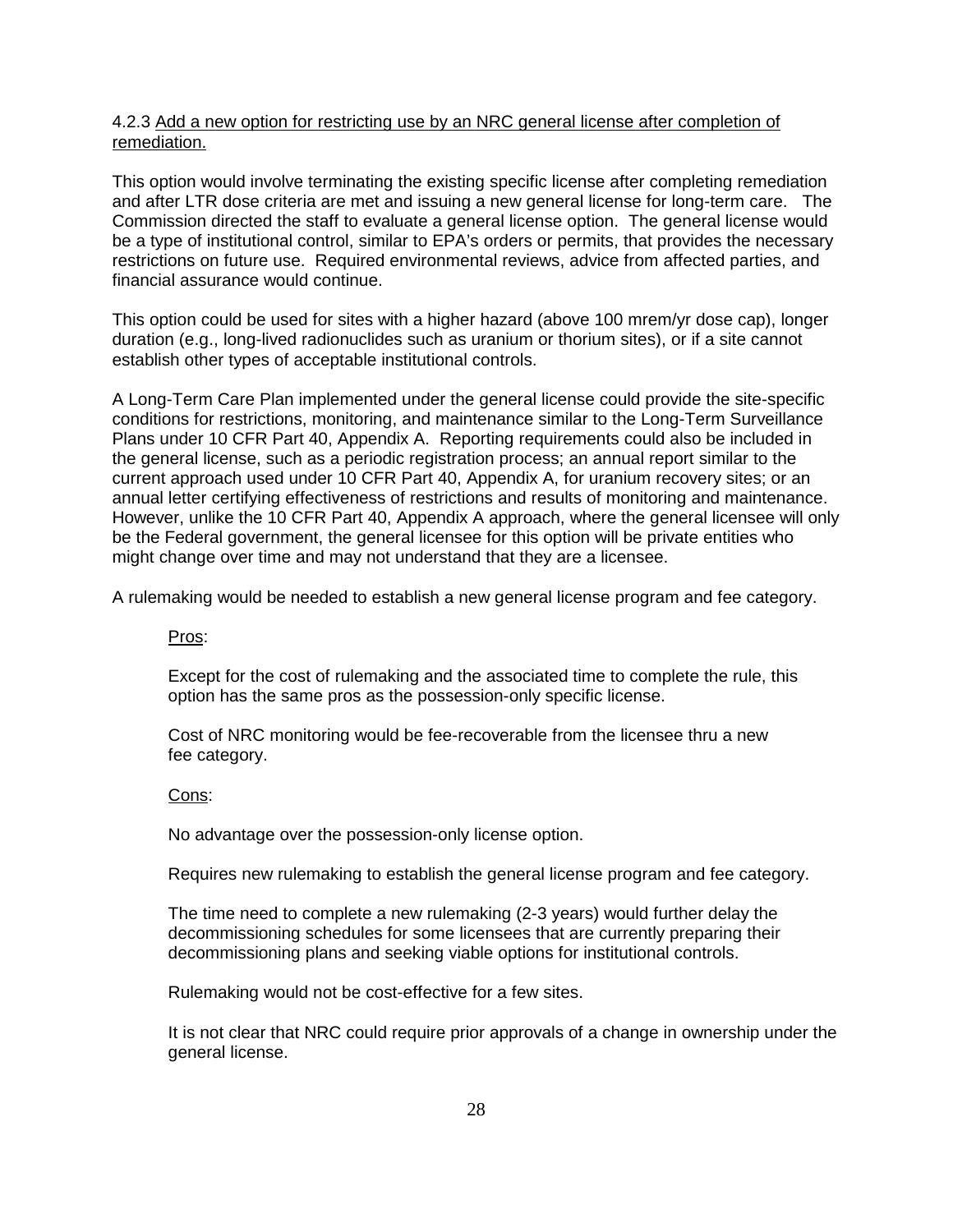4.2.4 Continue to monitor the DOE long-term stewardship program changes and reevaluate the potential for restricting use through future site transfers to DOE under NWPA 151(b).

Revised DOE policy and program changes have been recently settled by including the new Office of Legacy Management in the President's budget for Congressional approval. Therefore, continued NRC monitoring both at the staff and senior management level may be useful to determine if and when NRC might again discuss potential transfer of a few sites to DOE under NWPA Section 151(b). NRC could also be supportive of DOE's new office in communications with Congress.

# Pros:

DOE has unique and extensive stewardship capability for as many as 200 future sites, that will require a mission and supporting infrastructure to last in perpetuity. Thus, DOE ownership continues to be a highly effective Federal solution that would resolve the institutional control and third party issues.

Transfer of privately owned sites to DOE is already authorized under NWPA Section 151(b) and could provide another viable option for durable institutional controls, if DOE agrees.

Under the expanded and enhanced long-term commitment to long-term stewardship by DOE's new Office of Legacy Management, there might be an opportunity to reconsider, at an appropriate time, transfer of NRC licensed sites to DOE.

Cons:

There is uncertainty in Congressional approval of DOE's new office.

There is continued uncertainty about DOE's willingness to accept NRC licensed sites.

# 4.2.3 Remove dose cap requirements for sites with Federal ownership or control.

For sites that could be Federally owned or under Federal control, including NRC licensing, do not assume failure of the Federal government, and therefore, the dose cap requirements of the LTR assuming failure of institutional controls would not apply.

# Pros:

Could make restricted release more available for a site that could not meet the 500 mrem/yr dose cap.

Could result in less cleanup and lower cost to licensee.

Similar to EPA's approach, which does not assume failure of institutional controls, because of its overall approach to effectiveness, including EPA's ongoing role to conduct Five-Year Reviews (see section 3.1).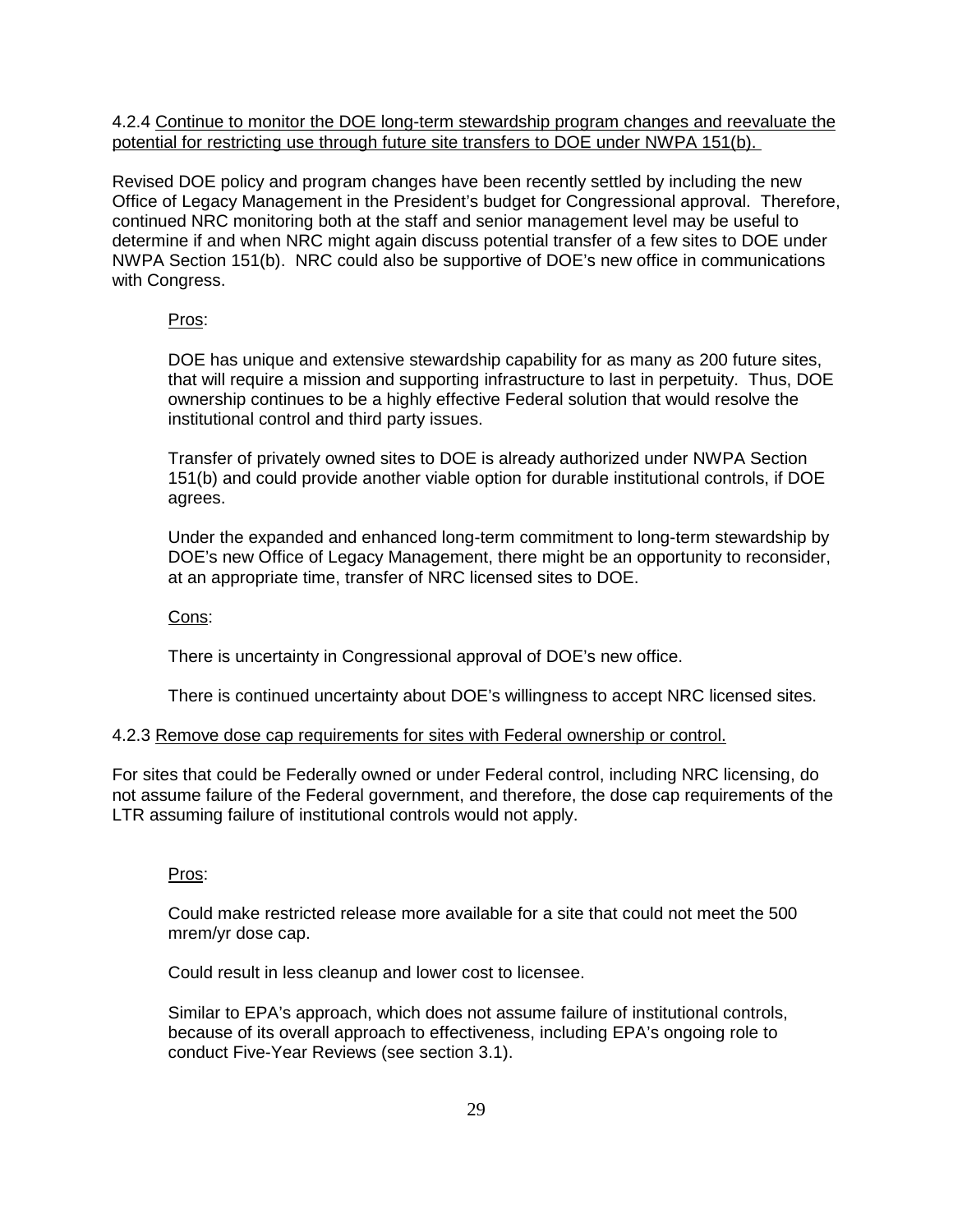Cons:

Would require rulemaking to change, or an exemption.

Likely would reduce public confidence because of removing an existing LTR dose requirement and the appearance of becoming less protective of future generations.

Removes the dose cap, which is the tool currently used to implement the risk-informed and graded approach to institutional controls.

Reduces long-term protection of future generations by removing the dose caps , which limits the dose consequences should the Federal government controls fail.

#### 5. RECOMMENDATIONS

The recommended options and recommended implementation actions to resolve this issue are provided below.

1.1 Clarify the existing risk-informed, graded approach for restricting use. Implement with revised guidance and a RIS.

1.2 Emphasize the availability of the option of restricting use with layered and redundant institutional controls together with an independent third party that is also responsible for one of the institutional controls. Implement with revised guidance and a RIS.

1.3 Add a new option for restricting use by NRC monitoring and enforcement of institutional controls after license termination using either the regulation or legal agreement. Implement with revised guidance (that includes a model restrictive covenant) and a RIS.

1.4 Add a new option for restricting use by an NRC possession-only specific license. Implement with revised guidance and a RIS.

Note that the staff plans on continuing to monitor DOE's Long Term Stewardship Program changes and reevaluate the potential for restricting use through future site transfers to DOE under NWPA 151(b).

Note that the staff plans on continuing to monitor and participate, where beneficial to the staff, with cooperative, interagency activities to share information and develop solution to long-term stewardship/institutional controls issues (e.g., ECOS Long-Term Stewardship Subcommittee, DOE Long-Term Stewardship Roadmap development).

Note that the staff will continue to explore with licensees the use of the recommended approaches for restricted release, pending the Commission's deliberations. The staff will inform the Commission if a licensee is willing to adopt any of these approaches. In addition, if the Commission approves one or more of the options, the staff will seek to implement the option(s) in advance of the RIS and guidance if it will further the decommissioning process.